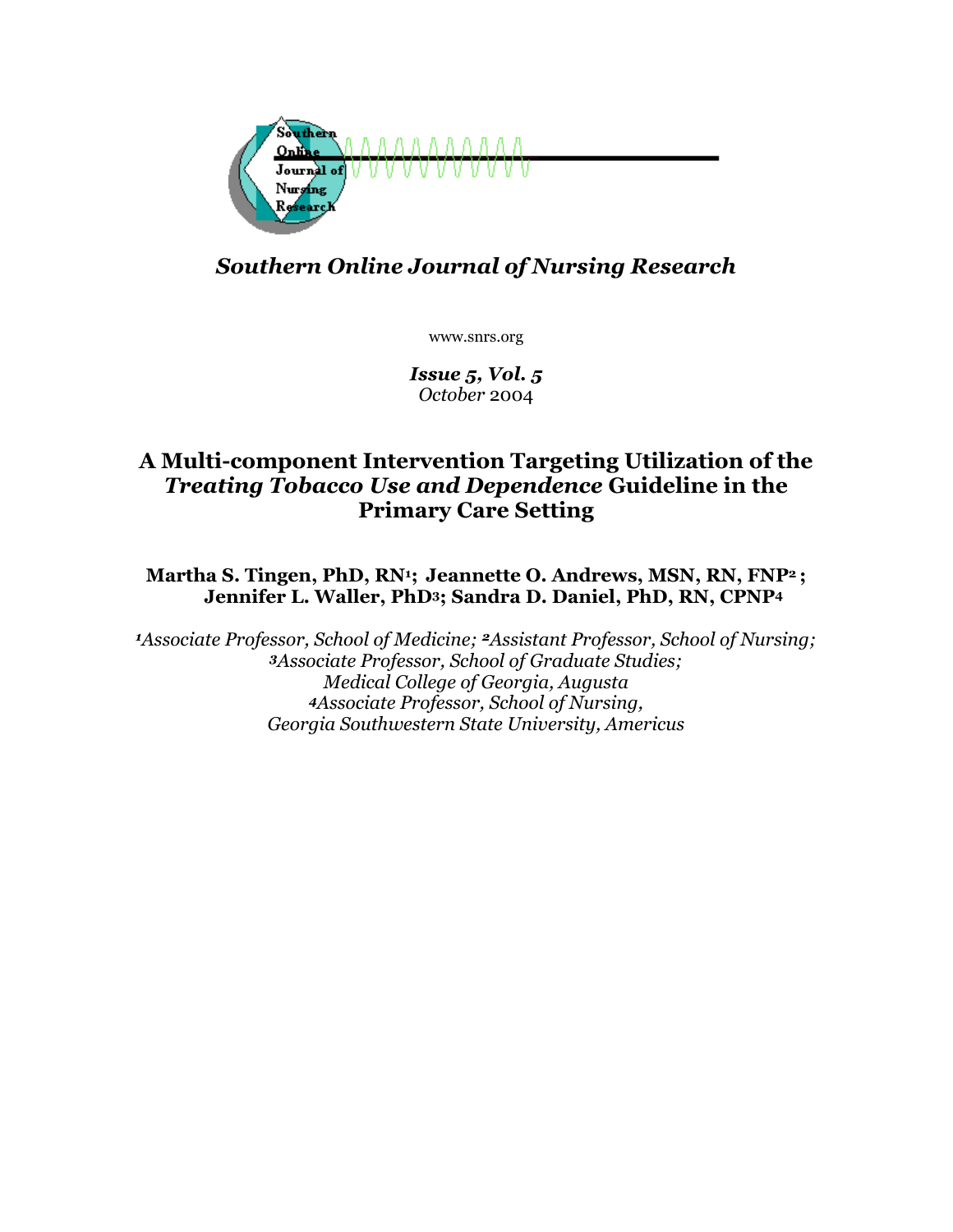*SOJNR,* Issue 5 Vol. 5, p. 2

#### **ABSTRACT**

Tobacco use, the single most preventable cause of disease, disability, and premature death in our society, is responsible for more than 440,000 deaths per year. Seventy percent of Americans who use tobacco express that they would like to quit and 70% of these visit a health care provider each year. Unfortunately, 50% of tobacco users who seek health care say they have never been advised to quit or provided specific strategies to be successful with quitting. Originally released in 1996 and updated in 2000, the Public Health Service (PHS) *Treating Tobacco Use and Dependence* Clinical Practice Guideline delineates specific recommendations to be used by clinicians and the primary care team for addressing tobacco use and dependence. The purpose of this project was to evaluate the impact of a multi-component intervention on clinicians' and health care team members' utilization of the guideline as measured by documentation on the medical record at three phases. Patient telephone interviews were also conducted for comparison to the medical record documentation. Data analyses revealed the multicomponent intervention had significant impact on clinicians' documentation of tobacco use (p < 0.0001). Utilization of the guideline in the primary care setting may make a substantial contribution in addressing tobacco-related health issues by targeting tobacco use and assisting tobacco users with their cessation efforts.

### *Key Words: Tobacco cessation, clinical practice guideline, primary care.*

### **Introduction**

Tobacco use is responsible for approximately 4.9 million premature deaths annually worldwide, with an expected increase to 10 million per year by 2030.  $\pm$ **3** It is estimated that 50% of all Americans who continue to use tobacco will die from a smoking related illness.**4** Although the health

consequences of using tobacco have been well publicized, the toll attributed to its use remains high at 440,000 American deaths per year, approximately 20% of all deaths.**5-7** Tobacco use is causally related to the first, second, and third leading causes of death in the United States (U.S.),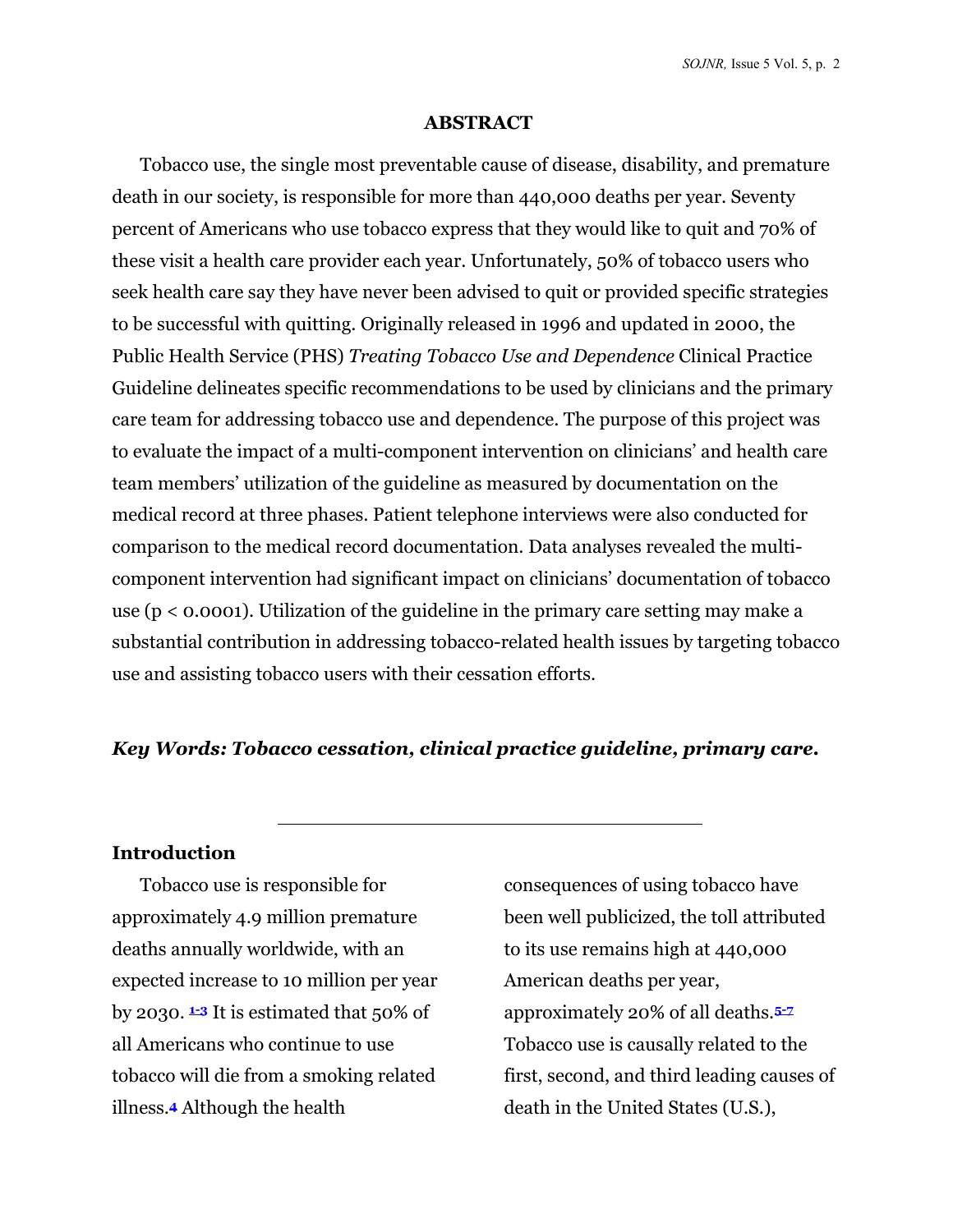coronary heart disease, cancer (lung), and stroke respectively.**5** In addition to human suffering, the economic costs for tobacco use are staggering. For direct medical care of adults with tobacco attributable illnesses, costs are \$75.5 billion annually with an additional cost of \$81.9 billion due to lost productivity.**5,8** 

#### *Literature Review*

*Healthy People 2010* calls for a smoking prevalence reduction to 12% for US adults (18 years and older).**<sup>9</sup>** Currently, 46.2 million adults use tobacco: 25.2% of men and 20.7% of women.**10-11** Nearly 25 million US citizens alive today will die prematurely unless they are successful with tobacco cessation.**5** The most recent U.S. Surgeon General's Report calls for a concerted and focused effort for tobacco cessation.**5** Greater than seventy percent of tobacco users report they want to quit completely; 50% of these say they have never been advised to quit or provided specific strategies to be successful with quitting.**9,12** Approximately 26% of all primary care visits are for patients who use tobacco.**13** Clinicians and health care team members are in an opportune

position to impact and address patients' tobacco use and dependence and offer effective strategies for successful cessation.

*Healthy People 2010's* goal for primary care providers is that 85% should routinely implement tobacco cessation counseling with their patients who smoke.**9** The National Committee for Quality Assurance (NCQA) Health Plan Employer Data and Information Set (HEDIS) for 2004 includes medical assistance with cessation as a performance measure.**14** Health care provider endorsement has been shown to be the strongest factor in prompting health promotion behaviors and providers can be effective through cessation counseling in changing the behavior of their patients who smoke.**15,16**

In 1996, *Smoking Cessation Clinical Practice Guideline No. 18* was sponsored and released by the Agency for Health Care Policy and Research, (now known as the Agency for Healthcare Research and Quality [AHRQ]) and the Public Health Service (PHS).**17** The guideline was updated in 2000 and released as *Treating Tobacco Use and Dependence* Clinical Practice Guideline.**18** The Clinical Practice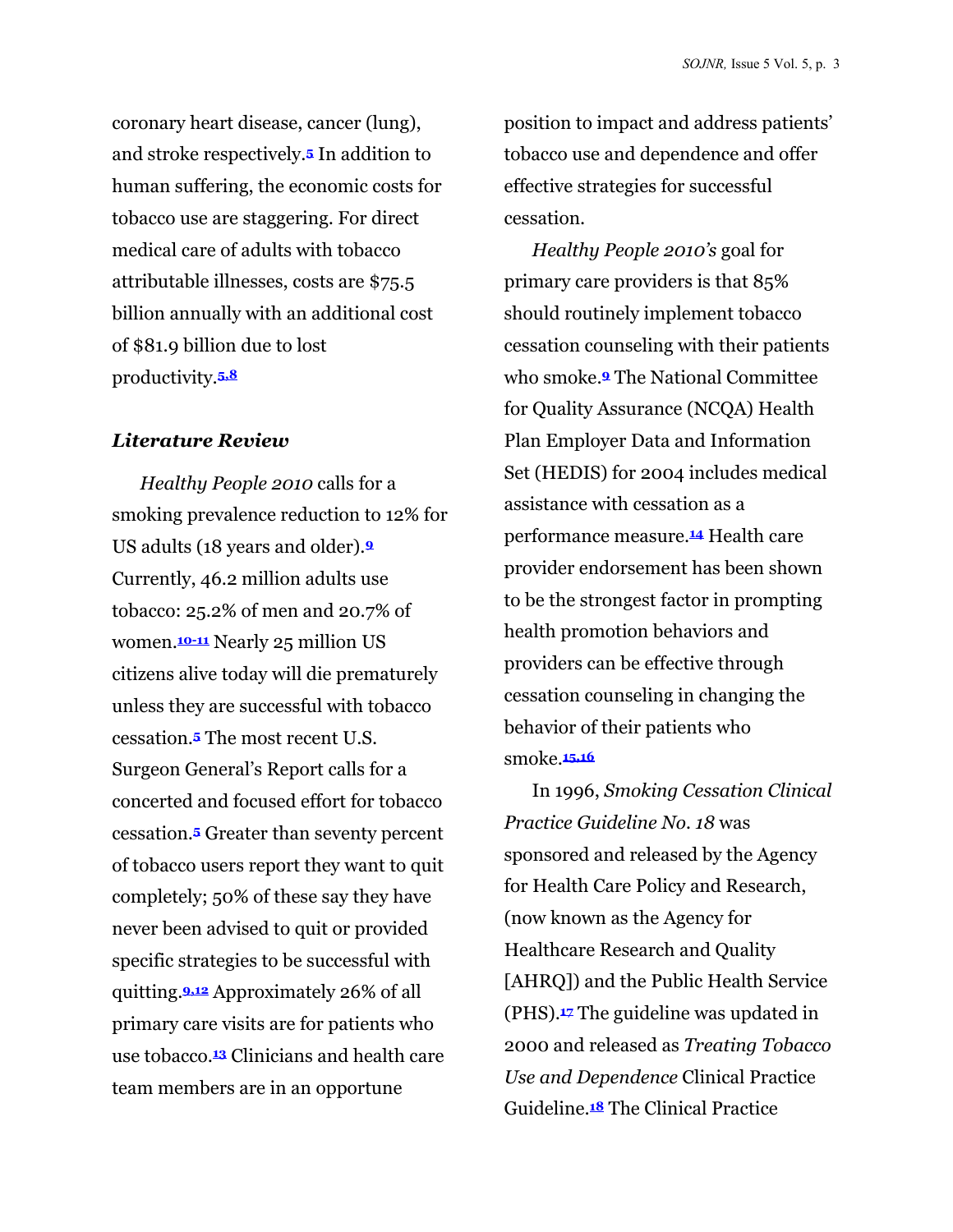Guideline is based on a systematic review and analysis of scientific articles published from 1975-1999. **<sup>18</sup>** The guideline identified eight key findings and specific recommendations that should be utilized by clinicians at each

patient contact. The guideline supports involving all members of the health care team in addressing tobacco cessation with patients. The eight key findings for clinical utilization are summarized in Table 1.

| No.            | <b>Key Finding</b>                                                                                                                                                                                                                                                                                                                                                                                                                          |
|----------------|---------------------------------------------------------------------------------------------------------------------------------------------------------------------------------------------------------------------------------------------------------------------------------------------------------------------------------------------------------------------------------------------------------------------------------------------|
| $\mathbf{1}$ . | Tobacco dependence is a chronic condition that often requires repeated intervention. Effective<br>treatments exist that can produce long-term or even permanent abstinence.                                                                                                                                                                                                                                                                 |
| 2.             | Because effective tobacco dependence treatments are available, every patient who uses tobacco<br>should be offered at least one of these treatments:<br>Patients willing to quit should be provided with identified and effective treatments in the<br>guideline.<br>Patients unwilling to quit should be provided with a brief motivational intervention.<br>▶                                                                             |
| 3.             | Clinicians and health care delivery systems (i.e. administrators, insurers, purchasers) should<br>institutionalize consistent identification, documentation, and treatment of every tobacco user who<br>is seen in a health care setting.                                                                                                                                                                                                   |
| 4.             | Brief tobacco dependence treatment is effective, and should be offered to every patient who uses<br>tobacco.                                                                                                                                                                                                                                                                                                                                |
| 5.             | There is a strong dose-response relationship between the intensity of tobacco dependence<br>counseling and its effectiveness. Treatments involving person-to-person contact (i.e. individual or<br>group telephone counseling) are consistently effective, and effectiveness increases with treatment<br>intensity (e.g., minutes of contact).                                                                                              |
| 6.             | Three types of counseling and behavioral therapies were found to be especially effective and<br>should be used with all patients who are attempting tobacco cessation: problem solving/skills<br>training; intra-treatment social support; and extra-treatment social support.                                                                                                                                                              |
| 7 <sub>1</sub> | Except in the presence of contraindications, effective pharmacotherapies for tobacco cessation<br>should be used with all patients attempting to quit. First line, second-line, and over-the-counter<br>products are identified for use.                                                                                                                                                                                                    |
| 8.             | Tobacco dependence treatments are both clinically effective and cost-effective relative to other<br>medical and disease prevention interventions. Insurers and purchasers should ensure that:<br>All insurance plans include as a reimbursed benefit the counseling and pharmacotherapeutic<br>▶<br>treatments identified as effective in this guideline; and<br>Clinicians are reimbursed for providing tobacco dependence treatment.<br>▶ |
|                | * Adapted from the PHS Treating Tobacco Use and Dependence Clinical Practice Guideline (Fiore MC,<br>Bailey WC, Cohen SJ, Dorfman, SF, Goldstein, MG & Gritz, ER et al, 2000).                                                                                                                                                                                                                                                              |

The *Treating Tobacco Use and Dependence* Clinical Practice Guideline identifies the most important component in addressing tobacco use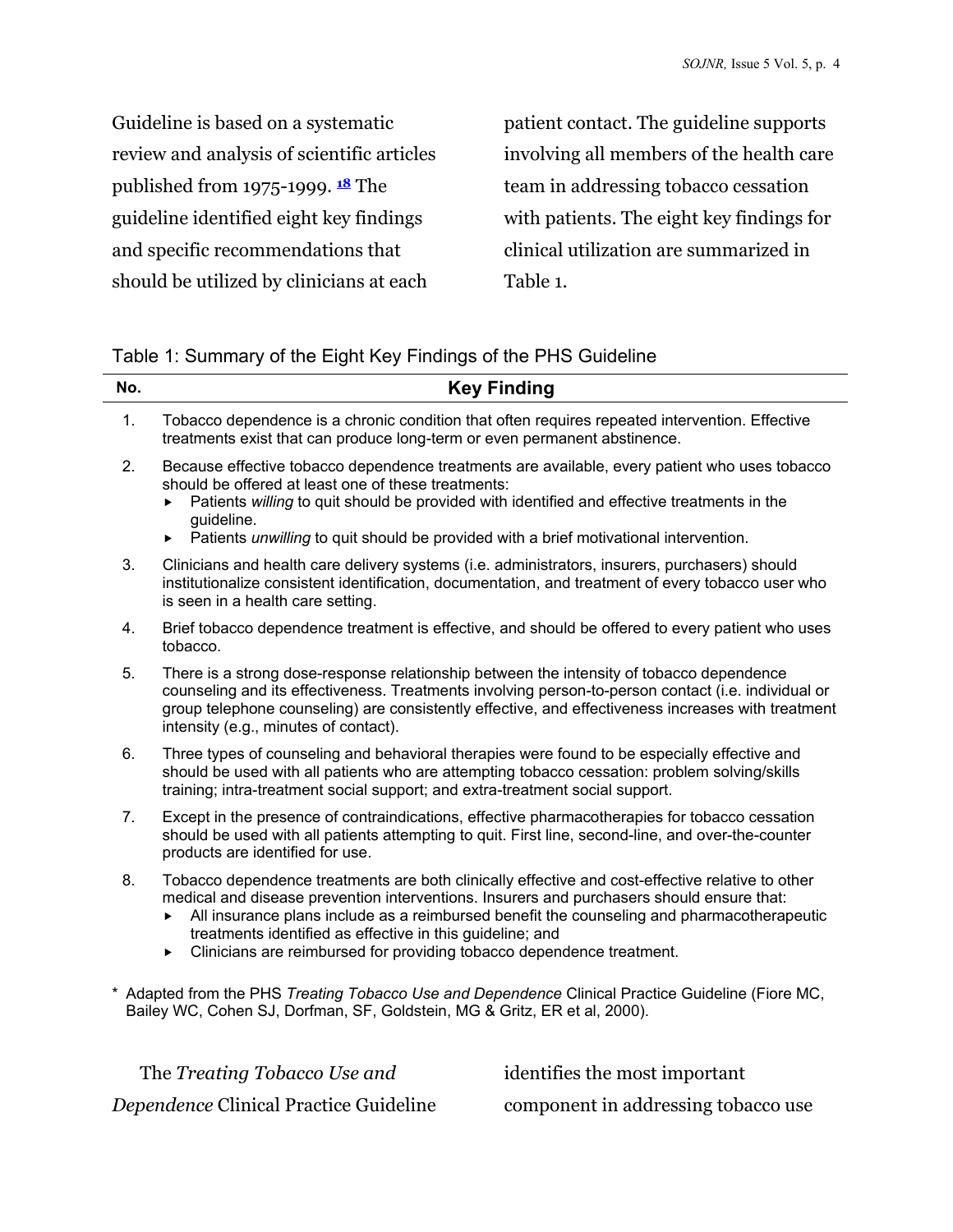and dependence as screening or identification of tobacco use. If the patient is a tobacco user and expresses willingness to quit, the guideline specifies actions for clinicians to use referred to as the 5-A's – *Ask, Advise, Assess, Assist*, and *Arrange*.**18** *Asking*  about tobacco use to systematically identify all tobacco users at every patient encounter is considered critical. All tobacco users should be strongly *advised* to quit and then assessed for their willingness to quit. *Assistance* involves clinician recommendation of the combination of appropriate pharmacological and behavioral therapies. An *arrangement* for followup contact should be made for every tobacco user attempting to quit. Specific interventions under each "A" are included in the Clinical Practice Guideline to assist the clinician in helping all tobacco users be successful with cessation efforts. This research was conducted prior to the guideline revision and therefore did not measure "*Assess*."

For tobacco users not willing to make a quit attempt, the guideline recommends the 5-R's model: Relevance, Risks, Rewards, Roadblocks, and Repetition.**<sup>18</sup>** *Relevance* is a strategy clinicians should use to make tobacco

cessation treatments individualized and personalized for each patient. *Risks* of smoking should also be personalized, relevant, and include acute, long-term, and environmental risks. *Rewards* of tobacco cessation should be identified by the patient as benefits most relevant to them. If the patient is not able to identify rewards, the clinician should point out specific personalized rewards such as improved sense of taste and smell, improved health, saving money, and setting a good example to children. *Roadblocks* should be assessed by asking the patient to identify personal barriers to quitting, such as fear of failure, weight gain, or enjoyment of tobacco. *Repetition* involves repeating the 5-R's at each encounter. Reviewing the relevance, risks, rewards, and roadblocks with tobacco users at every visit may assist patients to move toward a stage of readiness for beginning cessation treatment. Although the 5-R's are important for providers to utilize with all tobacco users who are unwilling to begin cessation efforts, they were not measured in this project.

This study was conceptually based on a combination of two approaches: social cognitive learning theory **<sup>19</sup>** and social ecology model.**20** Bandura's social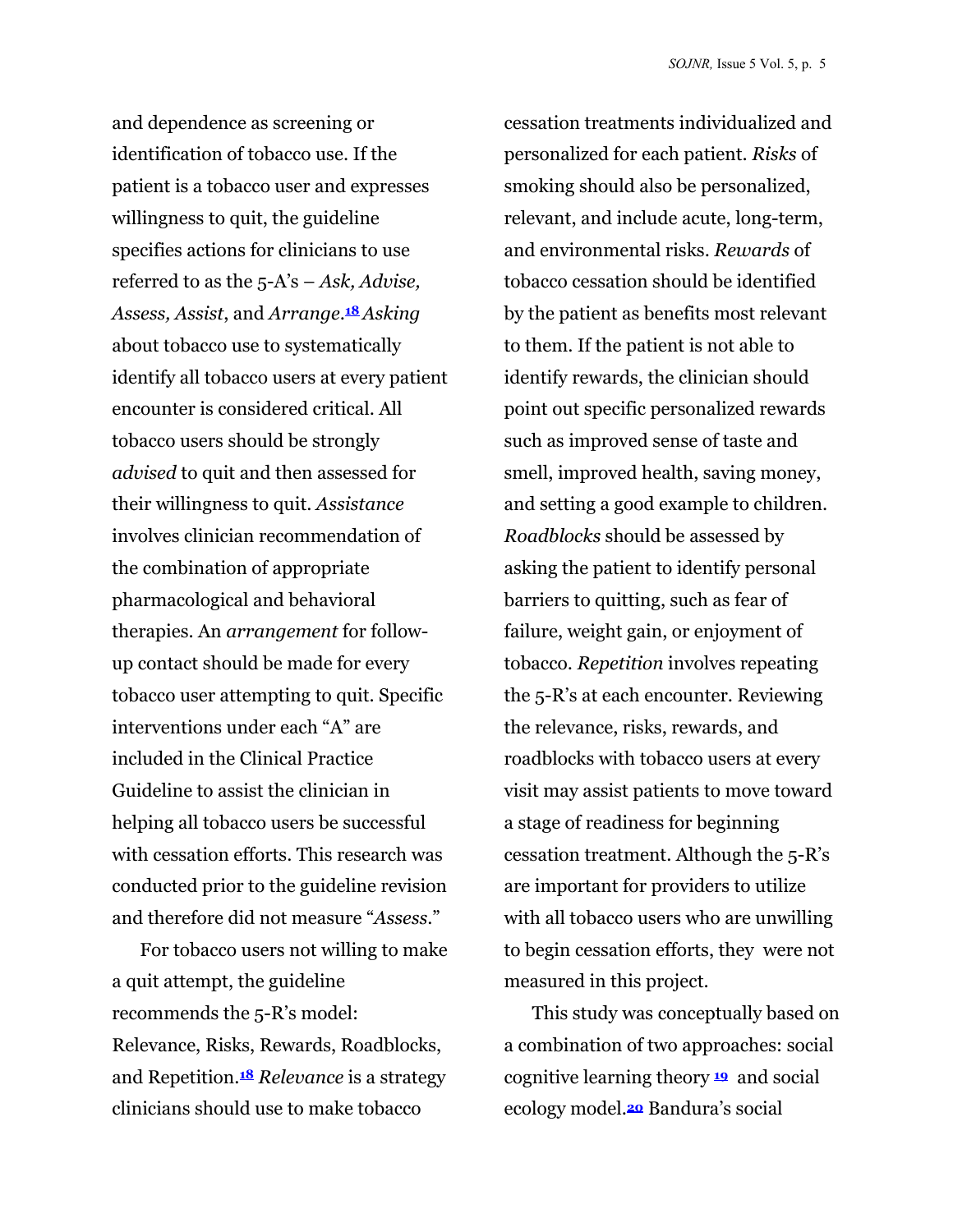cognitive learning theory **<sup>19</sup>** posits the concept of reciprocal determinism, indicating some aspects of the individual and his/her environment simultaneously influence each other. Stokol's social ecology model **<sup>20</sup>** portrays health as influenced by an interplay of the person and his/her environment at numerous levels, one of which includes organizational contexts. Taken together, these two conceptual frameworks have also been used in prior studies and provide an organizational systems approach that impacts both individual and organizational levels for successful change. **21,22** For this research, the individual change was focused on patient tobacco cessation efforts as prompted by the provider. The organizational change was focused on system changes (i.e. Smoker Identification Label and multicomponent intervention) intended to cue the provider to consistently assess tobacco use and recommend the Clinical Practice Guideline cessation strategies to all tobacco users. People can be successful with cessation if they are motivated and receive specific strategies on how to succeed. Additionally, patient satisfaction with clinicians has been shown to be increased with tobacco use

identification and cessation strategies in the practice setting.**23** Because nicotine addiction results in physical and psychological dependence, the best strategies for success as identified in the Clinical Practice Guideline are modalities that address both aspects of the addiction.

*Purpose and Research Questions*. The purpose of the study was to evaluate a multi-component intervention targeting utilization of the Clinical Practice Guideline in a primary care setting.

Four research questions were explored:

- 1. What is the current rate of tobacco users' identification documented on medical records within a primary care setting?
- 2. What is the current rate of documentation by clinicians and the health care team members on treating patients' tobacco use and dependence (the 4-A's - *Asking, Advising, Assisting, and Arranging*)?
- 3. Does a multi-component intervention improve clinicians' and health care team members' documentation of treating patients' tobacco use and dependence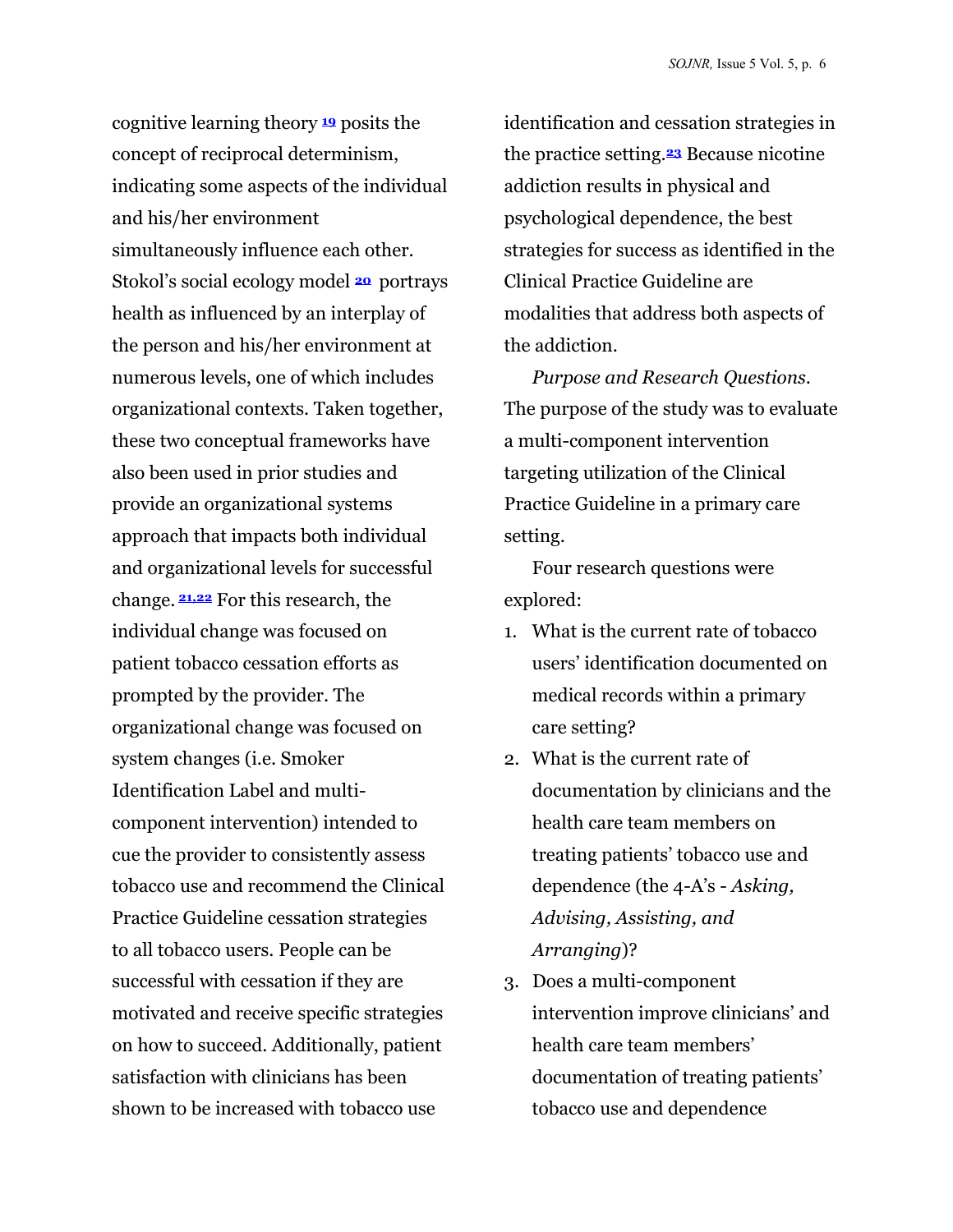(tobacco user identification and the 4-A's: *Ask, Advise, Assist, and Arrange*)?

4. Is patient telephone interview data consistent with clinicians' and health care team members' documentation

of treating patients' tobacco use and dependence (the 4-A's: *Ask, Advise, Assist, and Arrange*)? A schema depicting the overall study plan is presented in Figure 1.





(Note: This research was conducted prior to the PHS Guideline revision that included an additional A - Assess).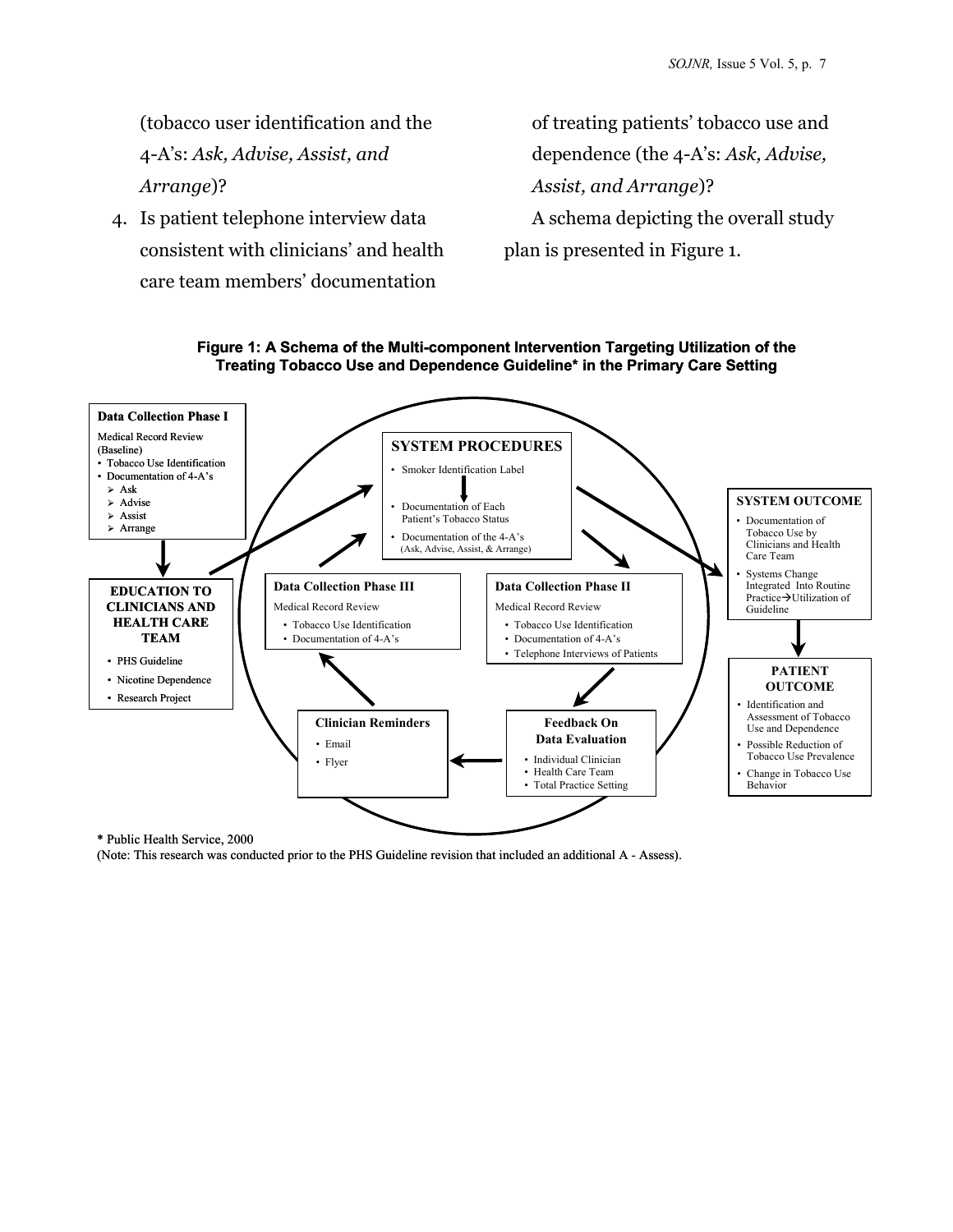#### **Methods**

A repeated measures design was used to evaluate the impact of a multicomponent intervention on clinicians' and health care team members' utilization of the Clinical Practice Guideline.**<sup>17</sup>**

*Setting and Sample.* The setting was a large primary care practice within an academic medical center. The practice is comprised of five physicians (Internists, Family Medicine), one nurse practitioner (NP), and seven healthcare team members (licensed practical nurses [LPN's] and certified medical assistants [CMA's]). For this study, the physicians are referred to as clinicians with the remaining staff referred to as healthcare team members. Patient visits average 250 per week for the practice. The patient population is primarily composed of Caucasian and African-American adults 18 years of age or older. Although younger patients are seen in the practice setting, only medical records of those 18 years of age or older were reviewed for this study.

There is a systematic procedure in place that is followed for every patient from the point of entry into the

organization to completion of the visit with exiting the office. This procedure is as follows: patients enter the practice, sign in, and have a seat in the waiting room; each patient is called to an area where vital signs are obtained by a healthcare team member; the patient is then taken to a second waiting area and their medical record is placed in a receptacle on the door; the clinician obtains the chart and enters to see the patient; the patient is provided a fee ticket and leaves through the check-out center; the clinician dictates the encounter using a Dictaphone; the transcriptionist types the dictation; the paper copy of dictation comes to the clinician to review and approve or revise; and the medical documentation is placed on the patient's chart.

*Procedures.* This study received approval from the Human Assurance Committee/Institutional Review Board of the academic medical center of the principal investigator (PI), which was also the setting of the primary care practice. Permission to conduct this project in the primary care practice was obtained from the clinicians and healthcare team members prior to study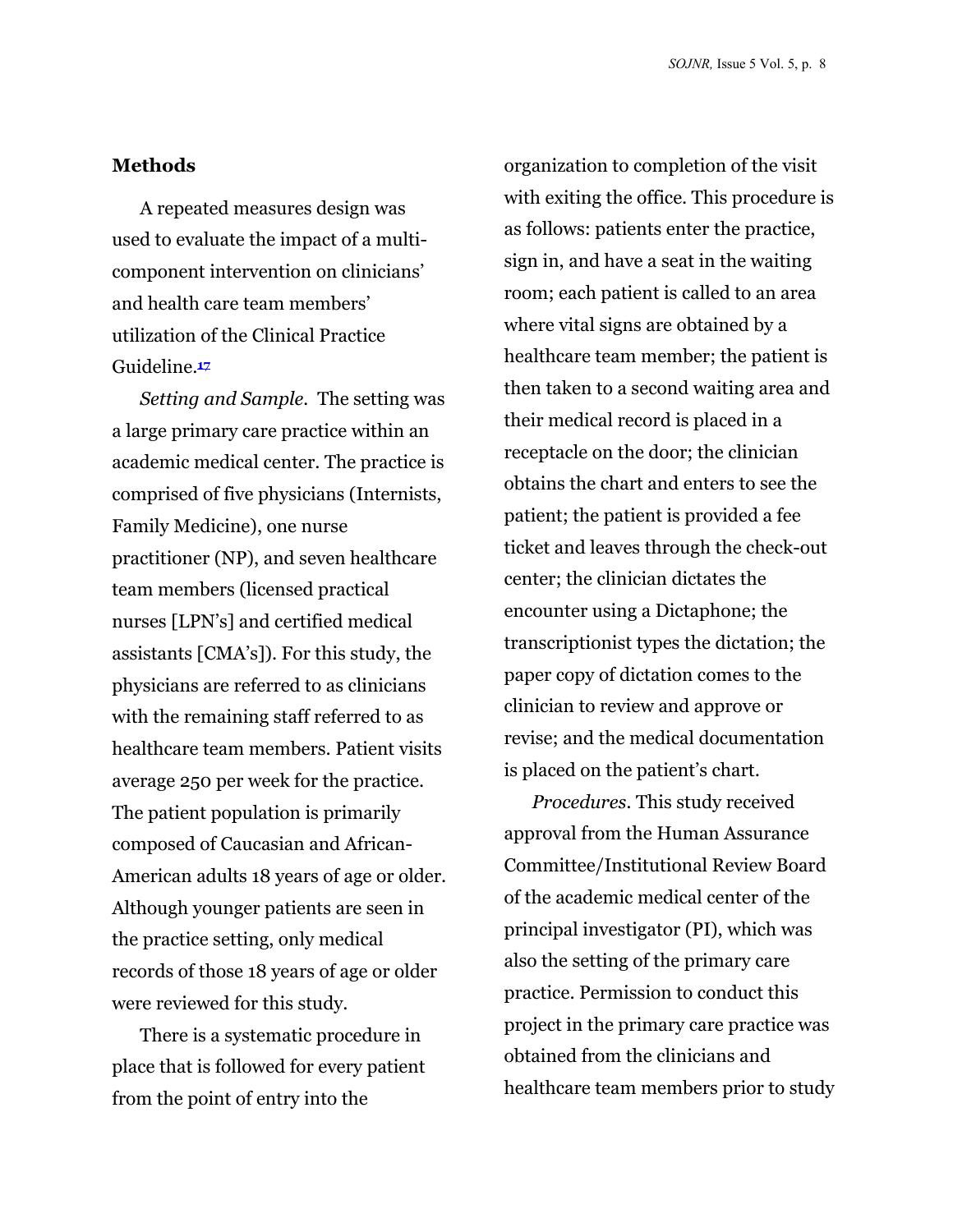initiation. Informed consent was obtained on all clinicians and healthcare team members (the study participants).

Research assistants received a twohour training session by the PI on the medical record review form. Additionally, the research assistants were assisted by the PI in completing two initial medical record reviews to reinforce correct data collection procedures. Inter-rater reliability was assessed on 10% (*N=*30) of the data with no errors detected. The medical record review form was developed for this study and is a data collection tool similar to those used in quality improvement projects. The form was piloted prior to study use and content validity was assessed by having three tobacco cessation experts familiar with

the Clinical Practice Guideline review the tool.

Medical records were reviewed in 1999 at three time points (Phases I, II, and III) for documentation of: 1) assessment for identification of tobacco use; 2) *asking* about tobacco use; 3) *advising* the tobacco user to quit; 4) *assisting* the tobacco user to quit (pharmacological and behavioral treatments); and 5) *arranging* for follow-up of tobacco users trying to quit (i.e. return visit, telephone contact). This study was completed prior to the release of the revised Clinical Practice Guideline; **18** therefore, *Assess*, was not included in this project. The three phases of data collection with a description of each phase are presented in Table 2**.**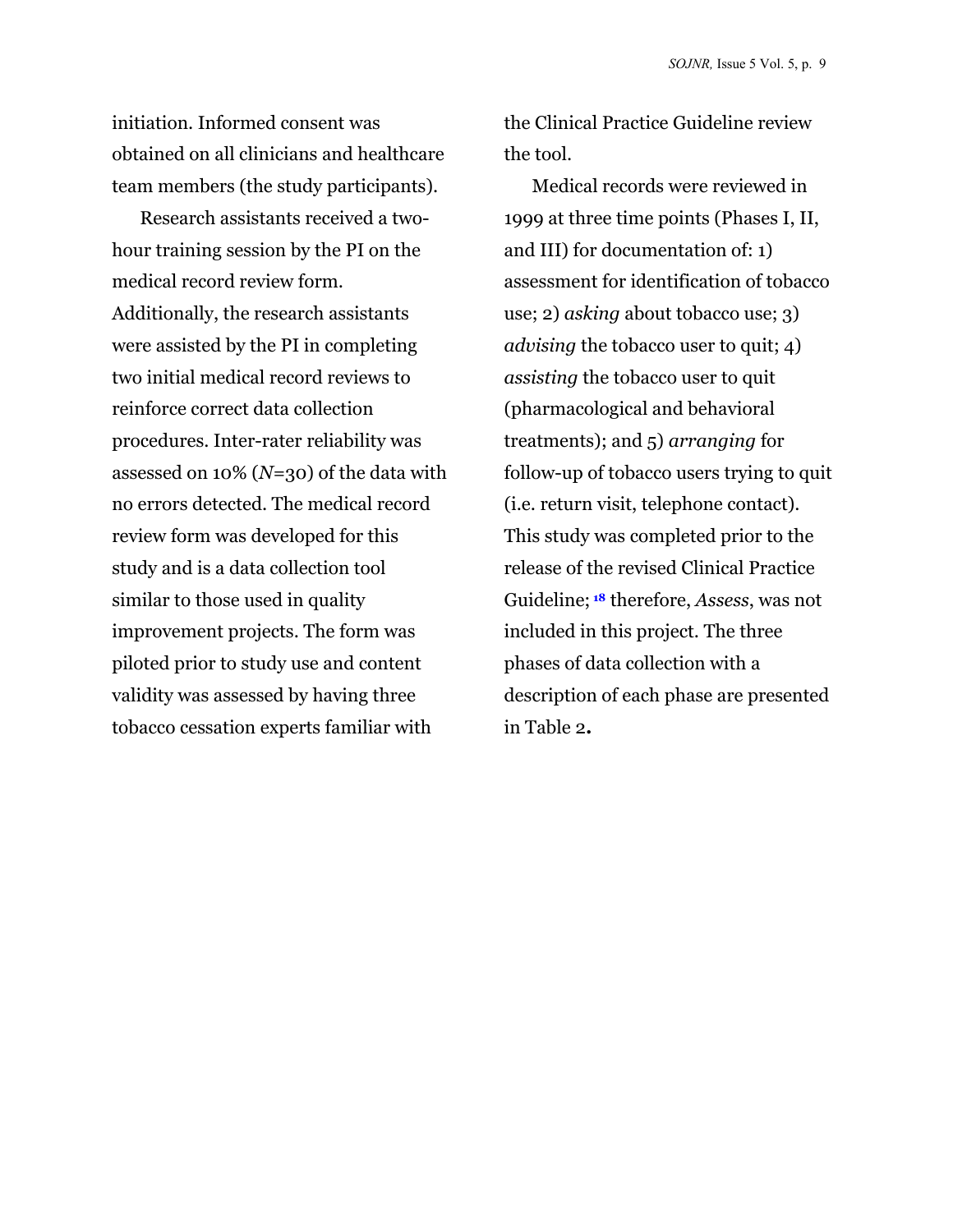| Table 2.                                       |  |
|------------------------------------------------|--|
| <b>Overview of Study Phases and Procedures</b> |  |

| <b>Phase</b> | Week(s)        | <b>Procedure</b>                                                                                                                                                                                                                               |
|--------------|----------------|------------------------------------------------------------------------------------------------------------------------------------------------------------------------------------------------------------------------------------------------|
|              | 1              | Baseline medical record reviews for documentation of tobacco use identification<br>and the 4 A's (patient visits prior 6 weeks).                                                                                                               |
| $\mathbf{I}$ | 5              | Clinicians received an educational program and informational materials on the PHS<br>guideline and nicotine dependence; and overview of the research project.                                                                                  |
|              | $\overline{7}$ | Clinicians completed a survey form indicating whether they had read the<br>informational materials provided to them two weeks earlier.                                                                                                         |
|              | 8              | Health care team members received an informational session with materials<br>describing the research project. Their help was solicited for implementing with<br>each patient record the new, brightly colored label indicating tobacco status. |
|              | 10             | Medical record review for documentation of tobacco use and the 4 A's from patient<br>visits prior 4 weeks (5 weeks following the educational intervention).                                                                                    |
|              | $11 - 13$      | Telephone interviews of patients whose medical records were reviewed in Phase II.                                                                                                                                                              |
| Ш            | 14-16          | Written feedback from Phases I and II medical record reviews provided to clinicians<br>and healthcare team members on new tobacco status label use, tobacco<br>identification, and the 4 A's (individual and entire practice).                 |
|              | 18             | Email reminder sent to all clinicians regarding continued use of PHS guideline and<br>documentation of efforts.                                                                                                                                |
|              | 20             | Flyer reminder distributed to all clinicians (with similar message of recent email).                                                                                                                                                           |
|              | 28-30          | Medical record reviews for documentation of tobacco use and the 4 A's from<br>patient visits prior 8 weeks (following feedback to clinicians from Phases I and II<br>documentation and email and flyer reminders).                             |
|              | 31             | Written feedback provided to clinicians from medical record reviews at Phases I, II,<br>and III (individual and entire practice).                                                                                                              |

Patients whose medical records were reviewed in Phase II (*N=*100) were contacted by the research assistants for a telephone interview. The research assistants were trained to use a scripted protocol for each telephone contact. Each patient received a letter one to two weeks prior to the telephone call that introduced the research team and also described the telephone call that the

patient would be receiving regarding the study. The letter explained that they had the option of answering or not answering the questions and if they chose to respond to the interview questions, that this would be their implied consent to participate in the telephone survey. Research assistants were successful in reaching and receiving responses from 87% of the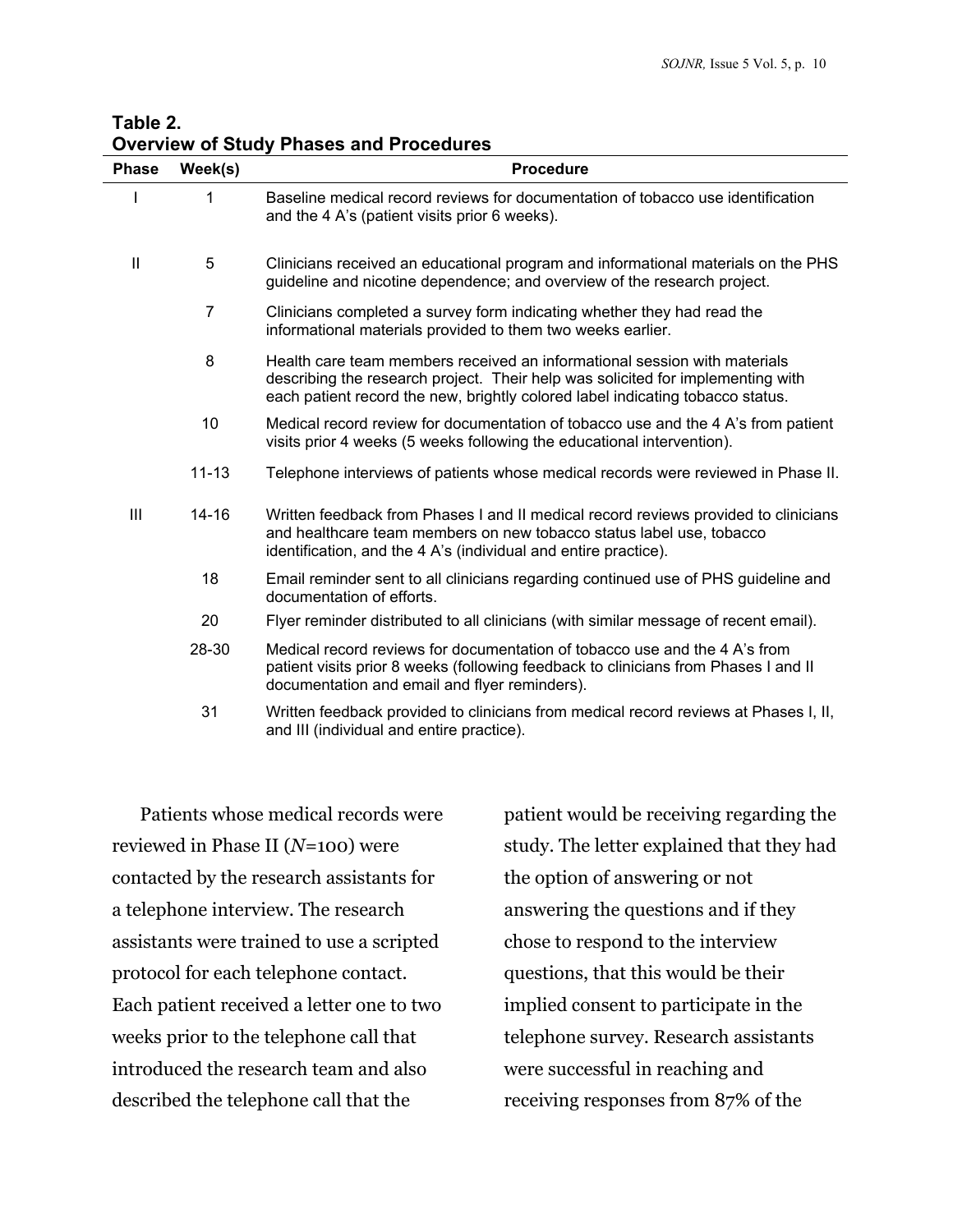patients contacted (*N=*87).

*Intervention.* After the baseline medical record review (Phase I), all clinicians received a multi-component intervention that included: one 60 minute educational seminar on the PHS Guideline,**17** an overview of tobacco use and dependence, an overview of the research project, and a resource packet of information. The new smoker identification label was also presented at the seminar with emphasis that this was to serve as a reminder to identify tobacco status of all patients. The resource packet included the following:

- the Clinical Practice Guideline (1996 version);**<sup>17</sup>**
- Helping Smokers Quit A Guide for Primary Care Clinicians;**<sup>24</sup>**
- Smoking Cessation: A Systems Approach for Health Care Administrators, Insurers, Managed Care Organizations, and Purchasers;**<sup>25</sup>**
- Two Questions Three minutes  $A$ Lifetime of Difference for Your Patients;**<sup>26</sup>**
- Consumer Guide for Patients You Can Quit Smoking;**27** and

• community resources for tobacco cessation programs in the local community.

All clinicians were asked to complete a form two weeks after the education program indicating whether they had read the information provided at the seminar.

All healthcare team members received a 30-minute informational session on the research project. Their help was requested with the new smoker identification label. Specifically, they were asked to place the brightly colored adhesive label on the front of all patients' medical records beginning immediately. The labels had two lines of text with spaces to check the applicable area. The information on the label read:

#### **Smoking Status:**

**\_\_\_\_ Current \_\_\_\_ Former \_\_\_\_ Never**

It had a place for the healthcare team member to initial and date. Data were collected during the medical record reviews on the presence and completion of this new label.

At the conclusion of the session for the healthcare team members, a survey was distributed for completion. The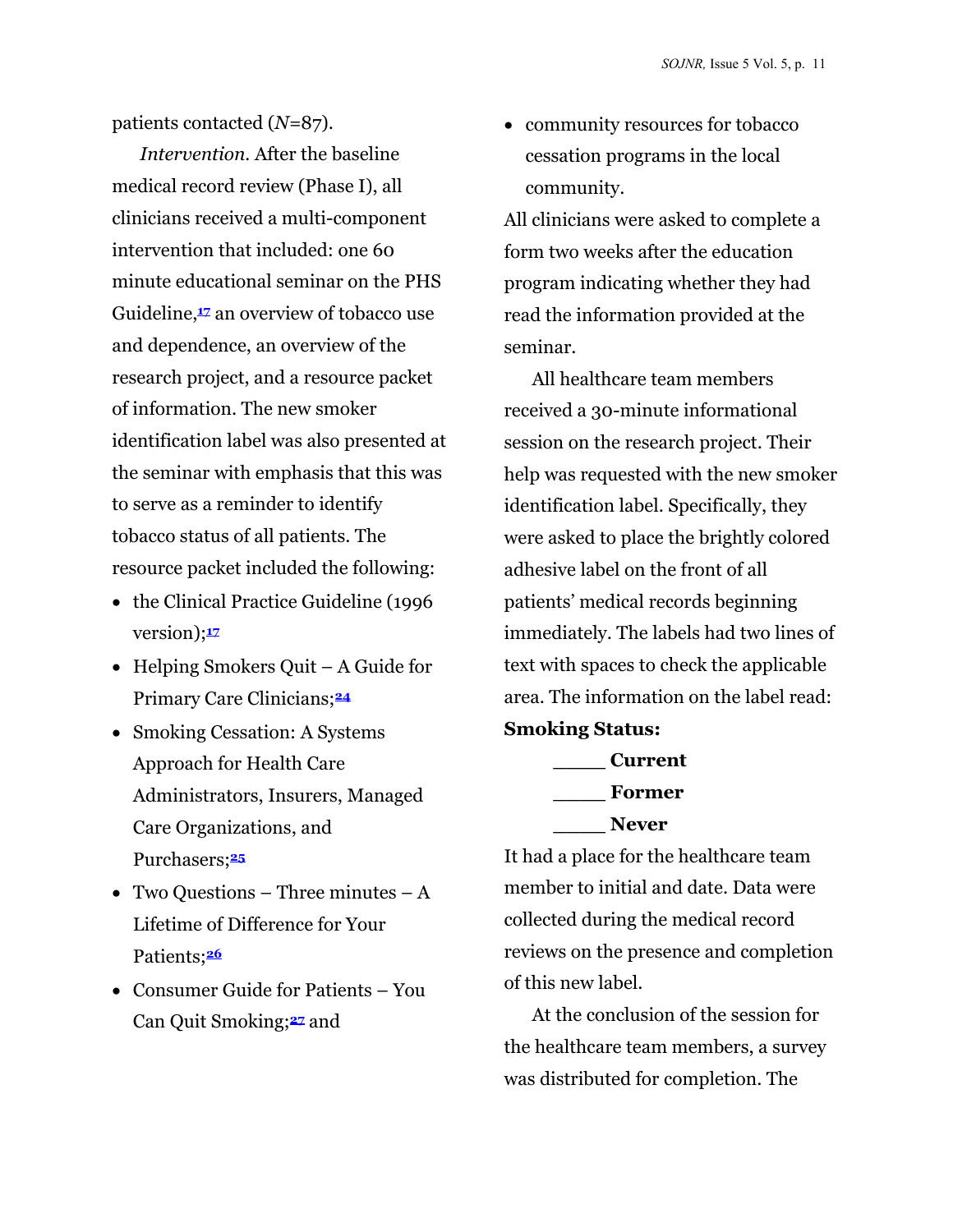brief anonymous survey was investigator-developed and contained eight questions to include: age, gender, years of education, certification/licensed as, type of clinician assisted (i.e. family medicine, internist), smoking status, exercise status (yes/no and frequency if yes), and weight status (overweight, underweight, or satisfied with weight). The purpose of the survey was to examine the healthcare team members' personal perceptions of their health and to assess for smoking status.

*Data Analysis.* A power analysis was performed to determine the sample size of medical charts needed before and after the educational intervention per clinician. While the current smoker identification and counseling rates were unknown, to determine conservative sample sizes, the current rates were assumed to be 50%. Two weeks after the educational program, the rates of smoker identification and counseling were expected to increase to 85%. To determine the sample size, the significance level was set to be 0.05, the power to detect a difference between the rate of tobacco cessation implementation before (50%) and after (100%) the educational program (giving an effect size of .25) was at 80%. Using

these assumptions, it was determined that 80 patient charts would be the minimum needed at each of three phases, before the educational program and two times after the educational program, giving a total of 240 charts. Instead of the minimum number of 80, the number of charts to be used at each phase of the study was increased to 100 to ensure an adequate sample. Random sampling was used for data collection at all three phases. The random selection for each phase was derived from a list of all patient visits to the primary care practice within the time frames depicted in Table 2.

Descriptive statistics were calculated in each phase for documentation, smoking status and the 4-As. To examine differences in these variables across time, a Cochran-Mantel-Haentzel chi-square test was performed which controlled for the primary care physician. Data were analyzed based on the following medical record documentation: the application and completion of the Smoker Identification label, and documentation of tobacco counseling per the Clinical Practice Guideline (see three phases in Table 2). Bowker's test of symmetry or McNemar's test was used to determine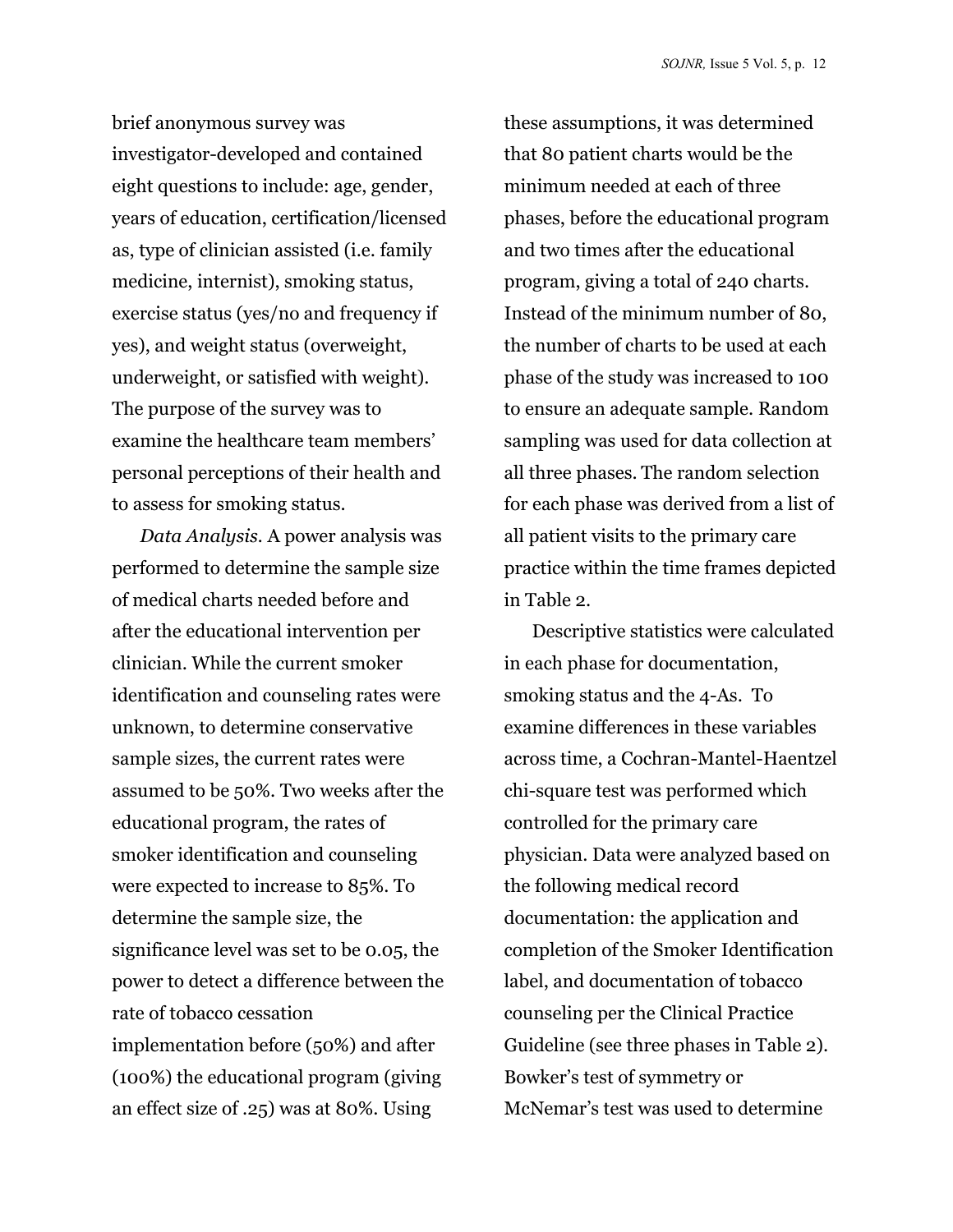the level of agreement between the chart documentation and the patient telephone interview. However, due to the small sample size of smokers contacted for the telephone interview, the tests for *advise* and *assist* components of the 4A's were unstable. Statistical significance was assessed using an alpha level of 0.05.

#### **Results**

Three hundred medical records were reviewed over the course of the study (100 at each of the three phases) and data were compared descriptively. These reviews provided answers to research questions one through three.

*Research Question One.* The current rate of identification of tobacco users as measured by documentation on the medical record at Phase I was 69% (*N=*69). Thirty one percent (*N=*31) of medical records reviewed did not have documented the tobacco status of the patients.

*Research Question Two.* Phase I medical record reviews regarding the current rate of documentation by clinicians and the health care team members on the 4-A's were as follows: *Asked*, 69%; *Advised*, 10%; *Assisted*, 5%; and *Arranged*, 0%.

*Research Question Three.* The multicomponent intervention did improve clinicians and healthcare team members' documentation of treating tobacco use, i.e. identifying all patients regarding tobacco use and providing the 4-A's. For Phase II, which occurred after the educational and informational interventions for the clinicians and healthcare team members, the following documentation was present: tobacco use identification increased from 69% to 97.6%; *Asking* increased from 69% to 97.6%; *Advising* increased from 10% to 80%; *Assisting* increased from 5% to 80%; and *Arranging* was unchanged remaining at 0%. The Phase III medical record reviews, which occurred after the clinicians had been provided feedback on the Phases I and II documentation results and also had received email and flyer reminders, revealed the following: tobacco use identification was 92.8%; *Asked* was 92.8%; *Advised* was 78.6%; *Assisted* was 14.3%; and *Arranged* was 0%. These findings are summarized in Table 3.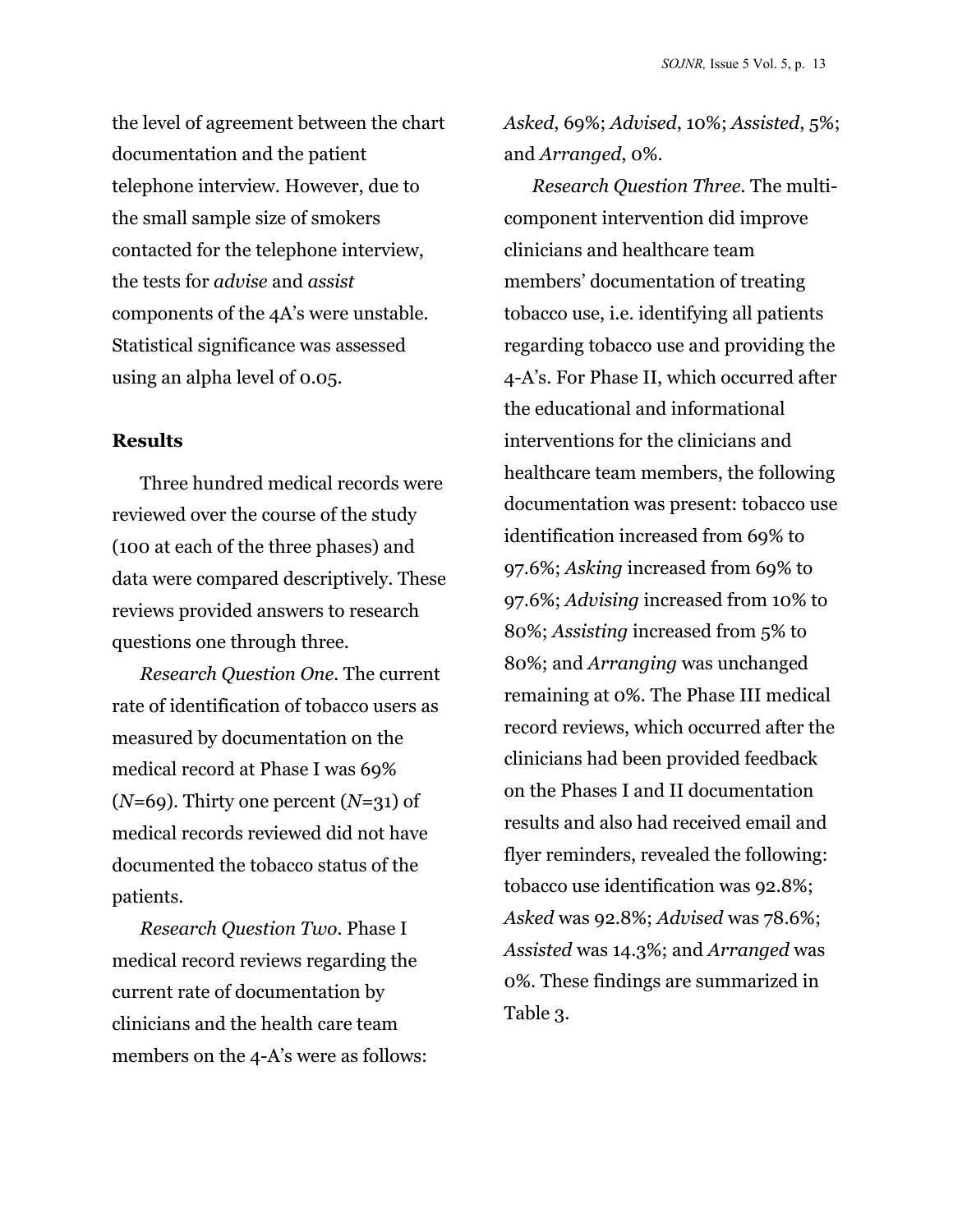| UCLWCCII FIIASCS I, II AIIU III. | Phase I          |       | <b>Phase II</b> |       | <b>Phase III</b> |       | <b>CMH Chi-</b><br><b>Square</b> |
|----------------------------------|------------------|-------|-----------------|-------|------------------|-------|----------------------------------|
| Variable                         | $\boldsymbol{N}$ | $\%$  | N               | $\%$  | $\pmb N$         | $\%$  | p-value                          |
|                                  |                  |       |                 |       |                  |       |                                  |
| <b>Tobacco Status Documented</b> |                  |       |                 |       |                  |       | 39.83                            |
| Yes                              | 69               | 69.0  | 81              | 97.6  | 90               | 92.8  | < 0.0001                         |
| <b>No</b>                        | 31               | 31.0  | $\overline{2}$  | 2.4   | $\overline{7}$   | 7.2   |                                  |
| <b>Smoking Status</b>            |                  |       |                 |       |                  |       | 44.87                            |
| Current                          | 20               | 20.0  | 15              | 18.1  | 14               | 14.4  | < 0.0001                         |
| Former                           | 15               | 15.0  | 26              | 31.3  | 23               | 23.7  |                                  |
| Never                            | 34               | 34.0  | 40              | 48.2  | 53               | 54.7  |                                  |
| Unknown/Not Documented           | 31               | 31.0  | $\overline{2}$  | 2.4   | $\overline{7}$   | 7.2   |                                  |
| <b>Asked</b>                     |                  |       |                 |       |                  |       | 38.83                            |
| Yes                              | 69               | 69.0  | 81              | 97.6  | 90               | 92.8  | < 0.0001                         |
| No                               | 31               | 31.0  | $\overline{2}$  | 2.4   | $\overline{7}$   | 7.2   |                                  |
| <b>Advised</b>                   |                  |       |                 |       |                  |       | 21.30                            |
| Yes                              | $\overline{2}$   | 10.0  | 12              | 80.0  | 11               | 78.6  | < 0.0001                         |
| <b>No</b>                        | 18               | 90.0  | 3               | 20.0  | 3                | 21.4  |                                  |
| <b>Assisted</b>                  |                  |       |                 |       |                  |       | 21.36                            |
| Yes                              | 1                | 5.0   | 12              | 80.0  | $\overline{2}$   | 14.3  | < 0.0001                         |
| <b>No</b>                        | 19               | 19.0  | 3               | 20.0  | 12               | 85.7  |                                  |
| <b>Arranged</b>                  |                  |       |                 |       |                  |       | n/a                              |
| Yes                              | 0                | 0.0   | $\mathbf 0$     | 0.0   | $\mathbf{0}$     | 0.0   |                                  |
| <b>No</b>                        | 20               | 100.0 | 15              | 100.0 | 14               | 100.0 |                                  |

#### **Table 3. Differences in documentation of tobacco use, smoking status, and the 4-A's between Phases I, II and III.**

Over all, increases in the documentation of tobacco identification and three of the 4-A's (*Asking*, *Advising*, and *Assisting*) were seen from Phase I to Phase II. Specifically, after the educational program and informational session

were presented and initiation of the tobacco identification label, there were only two instances of non-documentation found within the sample of medical records. When determining where the documentation was located in the medical record, the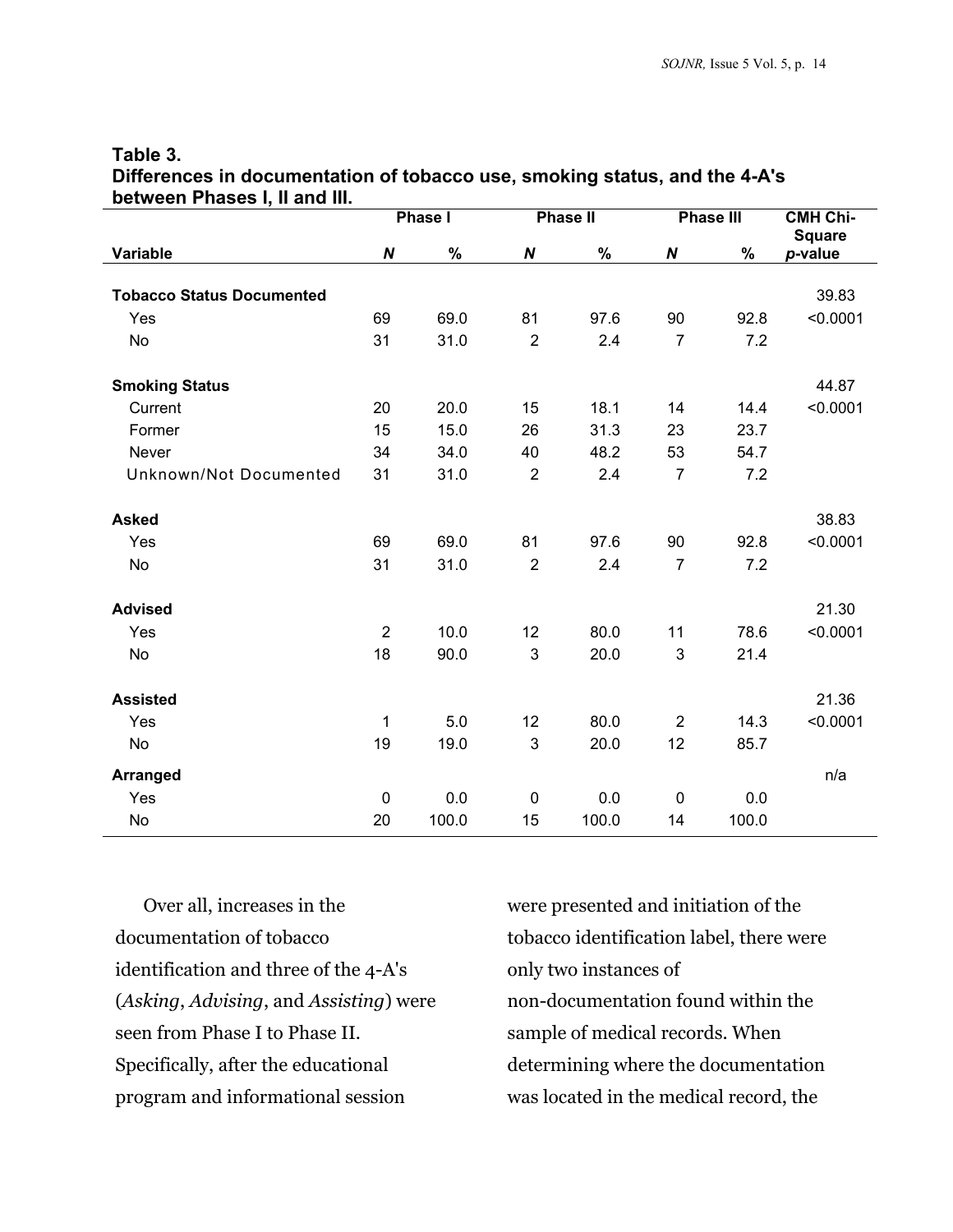majority of the records were documented on the smoking identification label after its initiation (98.8%). During Phase 1, if tobacco status was documented on the label, the clinician was the provider who *asked* the patient about tobacco status, whereas in Phase II, tobacco status was *asked* by both groups, the clinicians and healthcare team members. From Phase II to Phase III, documentation of smoking status and *asking* decreased minimally (97.6% to 92.8%). For being *advised*, documentation also decreased minimally (80% to 78.6%). For documentation on *assisting*, there was a dramatic decrease (80% to 14.3%), although the Phase III documentation remained much higher than the initial Phase I documentation. There was no *arrangement* for follow-up among current smokers who were *advised* and *assisted* in any of the three phases.

*Research Question Four.* Comparing results of the telephone interviews (*N=*86) with results from the medical chart reviews, there was some deviation from agreement for the 4-A's. Fifty-four

individuals had documentation of being *asked* about tobacco status in the medical record and agreed that it was *asked* about during the telephone interview. There were 20 individuals who stated that they were not *asked* about tobacco status but there was documentation in the medical records that tobacco status was *asked*. Three individuals for whom documentation was not found in the chart indicated they were not *asked*, and three individuals for whom documentation was not found in the chart indicated they were *asked*. Bowker's test was statistically significant (p=0.0003) for *ask* indicating that although the patient was *asked* about smoking status, many did not remember being *asked*. McNemar's test for *advise* (p=0.1797) and *assist* (p=0.3173) were not statistically significant indicating that types of disagreement were similar. All patients agreed that follow-up was not *arranged*. Other data specific to the interviews and medical record documentation are presented in Table 4.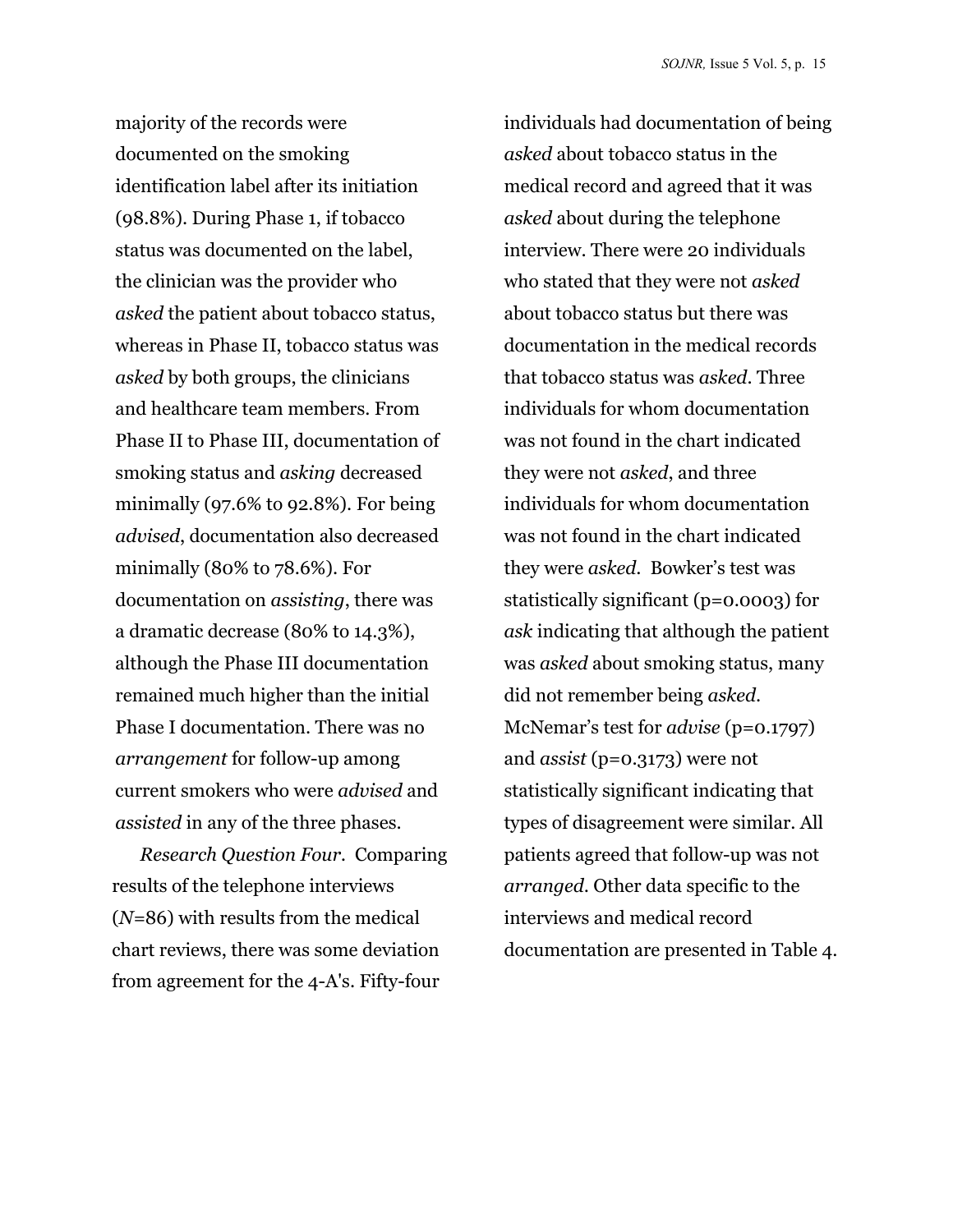| The 4-A's       | <b>Patient Telephone</b><br><b>Responses</b> |    | <b>Responses in</b><br><b>Agreement</b><br>With<br><b>Documentation</b> | <b>Responses Not</b><br>in Agreement<br>With<br><b>Documentation</b> |
|-----------------|----------------------------------------------|----|-------------------------------------------------------------------------|----------------------------------------------------------------------|
|                 | Yes                                          | 54 | 54                                                                      | 0                                                                    |
| <b>ASKED</b>    | No.                                          | 26 | 3                                                                       | 23                                                                   |
|                 | **Cannot Remember                            | 6  | 0                                                                       | 6                                                                    |
| <b>ADVISED</b>  | Yes                                          | 6  | 5                                                                       |                                                                      |
|                 | No.                                          | 5  | 1                                                                       | 4                                                                    |
| <b>ASSISTED</b> | Yes                                          | 3  | 3                                                                       | 0                                                                    |
|                 | No.                                          | 8  | 4                                                                       | 4                                                                    |
| <b>ARRANGED</b> | Yes                                          | 0  | 0                                                                       | 0                                                                    |
|                 | No.                                          | 0  | 0                                                                       | 0                                                                    |

#### **Table 4. Patient Telephone Interview Responses (***N=***86\*)**

\* Of those contacted (*N=*86), 11 were current tobacco users.

\*\* The category 'cannot remember' occurred only with the first A - Asked

All seven (100%) of the health care team members completed and returned the survey. All team members were female and their ages ranged from 25 to 43 years old. Five were LPN's, one had completed a six-month medical assistant program, and one was a high school graduate only. Four of the seven had never smoked; three were exsmokers. Five of the seven exercised regularly from one to four times per week, and three selected the response that they never exercised. Four considered themselves to be overweight, one identified herself as underweight, and two considered

themselves as "about right." The healthcare team members were conscientious and responsive to applying and using the new tobacco identification label. This may possibly be due to their own non-use of tobacco products.

### **Conclusions**

This pilot study supports the idea that a multi-component intervention for clinicians and healthcare team members can improve utilization of the Clinical Practice Guideline in the primary care setting. Specific guideline recommendations that were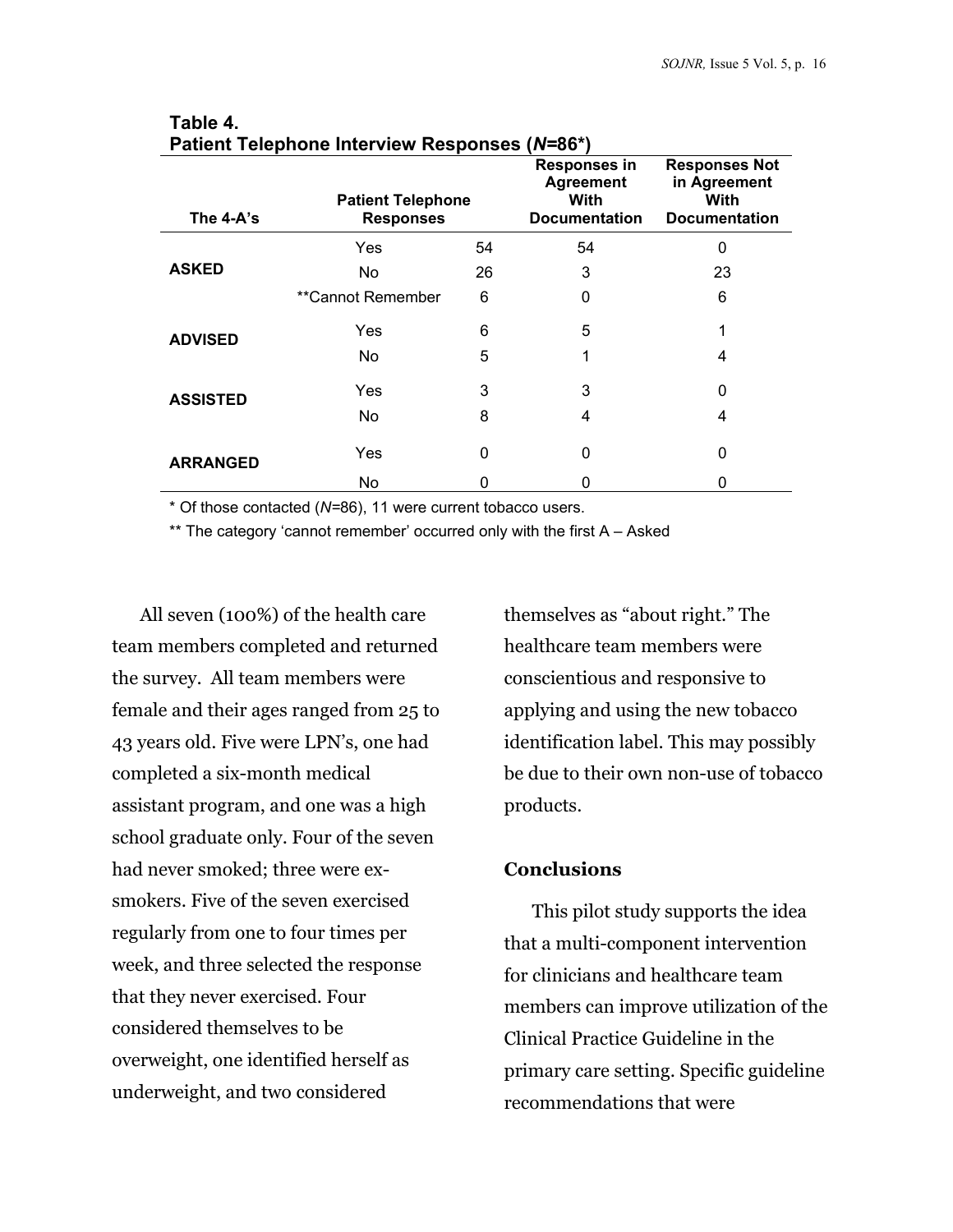implemented included the tobacco user identification label and the 4-A's. Significant increases were seen in the assessment/identification of tobacco users and three of the A's – *Ask*, *Advise*, and *Assist*. There was no improvement in the fourth A, *Arrange,* for any of the three phases of medical record reviews. While prior studies have reported similar results, some success has been achieved with individualizing interventions for each provider and utilizing office-based nurses as the responsible team member for *arranging* effective follow up.**28,29** Additionally, *arranging* for follow up requires more concentrated effort on the part of the provider, whether it be to schedule a return appointment, contact the patient by telephone, email, or letter, or delegate this important activity to another team member. Regardless of the healthcare setting, all healthcare clinicians, to include medical, nursing, dental, and allied health personnel, have a responsibility to society and specifically to their patients to assess tobacco use status and assist tobacco users with proven cessation strategies.**<sup>30</sup>** Numerous studies report that these professionals need education and training to feel

competent and comfortable in delivering all aspects of tobacco control interventions.**31-33**

Regarding the successful application and utilization of the tobacco identification label, this may have been related to the healthcare team members' personal non-smoking status. Specifically, because it was important to them that they have chosen not to smoke, they may have been more likely to address this with their patients. Additionally, surveying them as to their personal health habits may have raised their self-awareness of the concerns regarding tobacco use and stimulated them toward using this system change.

For the telephone interviews, there was 100% agreement regarding the 4**th** A, *Arrange,* as the patient and medical record were in agreement that this was not addressed. There was 60% agreement regarding being *Asked* from the patient and also as documented on the medical record reviews. The other two A's, A*ssist* and A*dvise,* had conflicting results. These discrepancies are of concern for several reasons. If the provider did address any or all of three of the four A's *(Ask, Advise, and Assist)*, yet the patient did not recall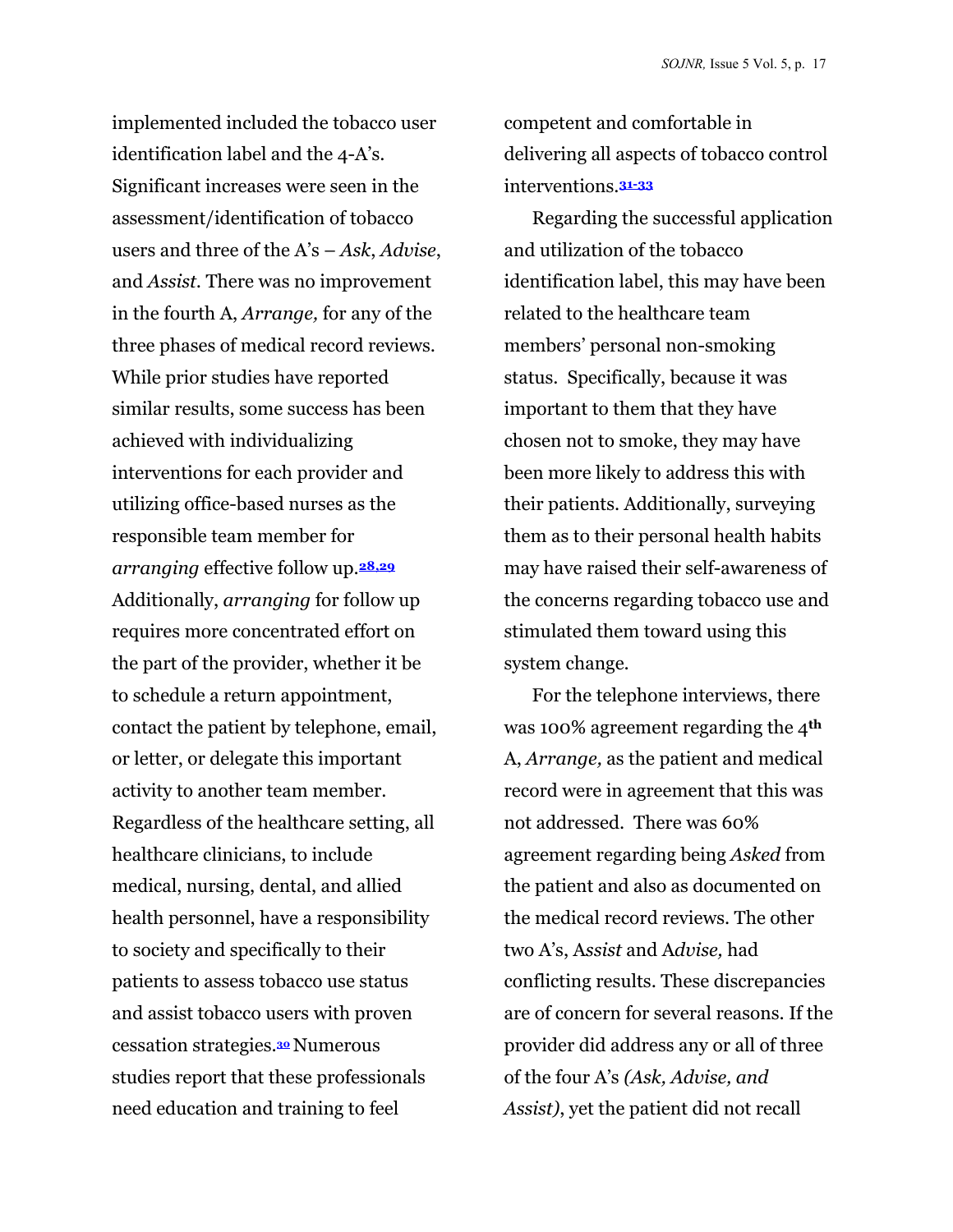this information, perhaps the intervention by the provider did not make an impact with significant magnitude for the patient to remember. Another explanation may be that the patient did actually forget. Additional possibilities are that the provider may not have addressed it or if s/he did, it was in a manner that was not memorable for the patient. Regardless of the plausible reasons for these discrepancies, this is of concern because patients cannot act on advice they do not remember receiving. Specifically, they will not consider a behavior change of tobacco cessation if they do not recall their provider addressing it with them. This finding supports the need for providers not only delivering verbal recommendations and interventions but also supporting their recommendations with written materials. Numerous patient materials are available at no cost to support providers' in-office interventions and many were developed in conjunction with the PHS guideline.**27,34,35**

The results of this study are consistent with prior publications and studies aimed at implementing the Guideline into standard, routine

practice in the care of all patients.**16,18,36,37** The organizational system change in this study of using a Smoker Identification label and also sending emails and flyer reminders served as prompts or cues to action for providers and healthcare team members to address tobacco use with their patients. Prior studies report comparable results with using any type of similar reminders.**37-39** 

Further research is needed in several areas. First, barriers need to be identified by all healthcare providers to include nursing, medicine, dentistry, and allied heath to further understand why the Guideline is not implemented in a consistent, systematic manner in all practice settings. Second, studies that address personal habits of all healthcare team members and their relationship to addressing tobacco and providing cessation recommendations with all patients is important. This study also supports the need for education and practice changes.

Regarding education and also supported by prior research, all healthcare providers need to have in their formal basic and advanced educational programs content and clinical experience on addressing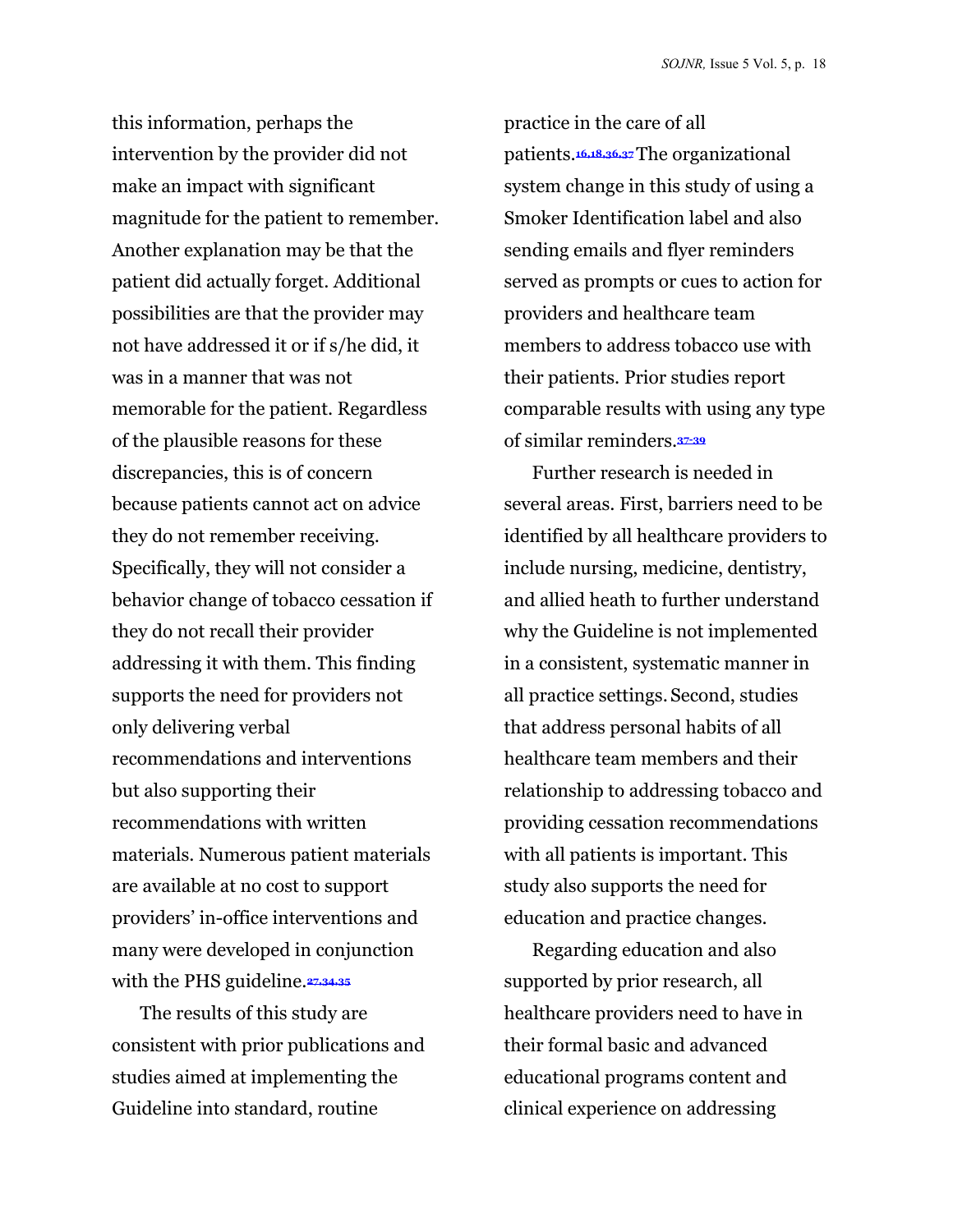tobacco use with their patients.**13,18,28,31- 33,39** All providers also need to be educated on the HEDIS criteria and that addressing cessation is an expected and critical performance measure. Numerous nursing programs do not include any didactic or clinical content specific to the health consequences of tobacco use and/or exposure. This lack of attention on health impairments from tobacco precludes the inclusion of education on the Guideline and the importance of addressing tobacco use with all patients.

Nurses, who comprise the largest group of healthcare professionals, need to make it a priority to address the global health issue of tobacco use to include efforts for prevention, successful cessation, and decreasing passive smoke exposure. These practice actions will only begin to occur in a global manner when tobacco is identified and addressed as a critical component of the formal educational process. For practicing nurses, the use of and/or exposure to tobacco impact nearly every disease entity that is treated and also frequently affect pharmacological interventions. Therefore, in order for nurses to provide the highest quality of holistic

healthcare, it is essential that tobacco use be assessed and treated per the Guideline recommendations. Nurses are in pivotal positions and located in numerous healthcare and academic settings to effectively address the many health-compromising behaviors related to tobacco use or exposure in their patient populations.

The recent release of the report of the Surgeon General states that tobacco affects nearly every organ in the human body.**40** This, in addition to the established devastating health costs attributable to tobacco use, urges all healthcare providers to seize every opportunity presented to them through each patient encounter to address tobacco use. Identification of tobacco status for all patients and implementation of the Clinical Practice Guideline with those who are users is critical if we are to make an impact for health. There are resources readily available to all healthcare professionals to assist patients with successful cessation to include the *Treating Tobacco Use and Dependence* Clinical Practice Guideline, telephone quitlines, web-based education in using the Guideline, and numerous provider and patient brochures.**18,24-27,40-43**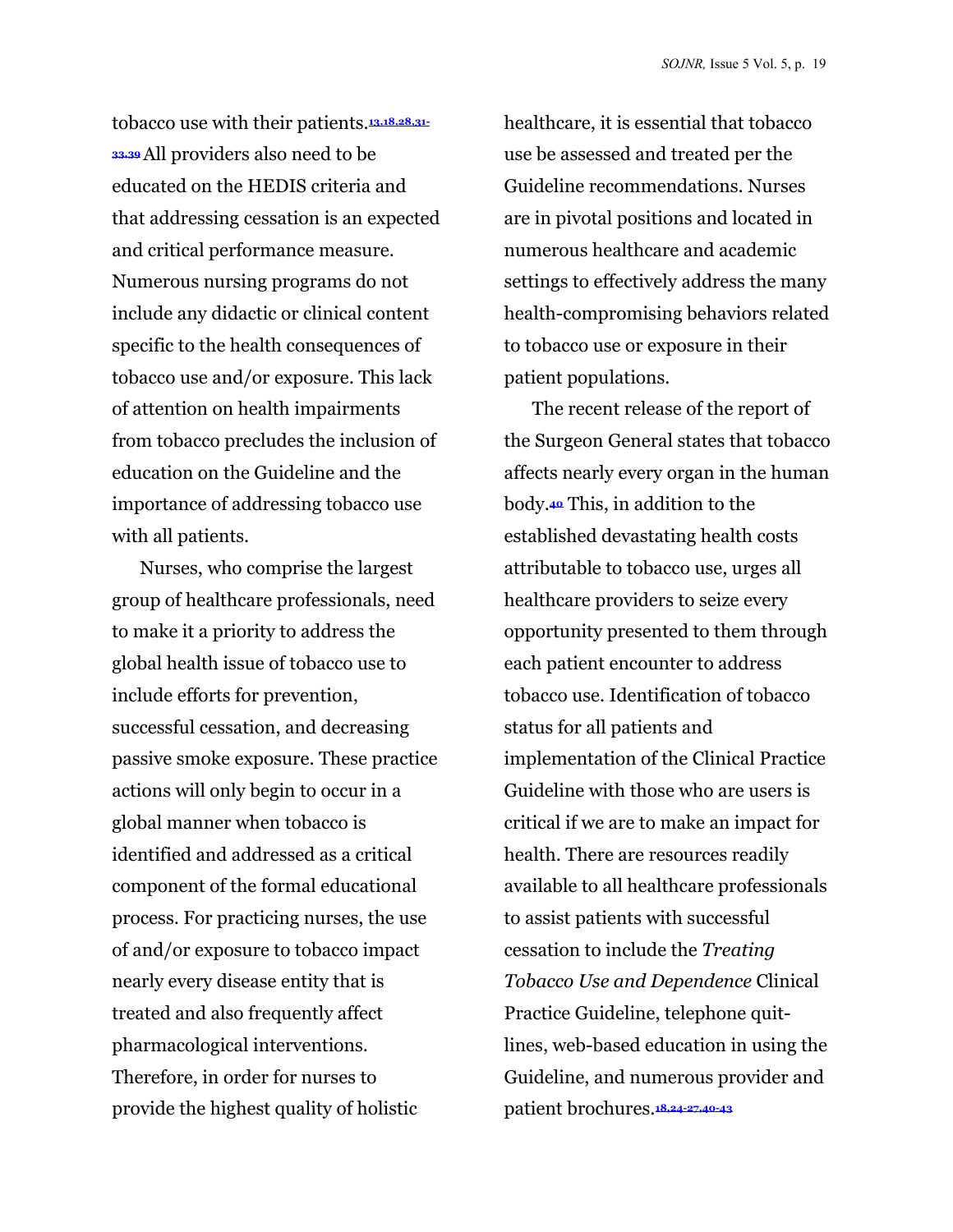Additionally, there is consistent documentation of the effectiveness of the Guideline, including patient success and cost-effectiveness.**13,18,41,44,45** All healthcare providers can and should become educated and active in assisting their patients with one of the most

important health promotion and disease prevention decisions that they may ever have the opportunity to make for improving their personal health and those around them – the decision to not use tobacco.

## **References**

- 1. Ezzati, M. & Lopez, A. (2003). Estimates of global mortality attributable to smoking in 2000. *Lancet*, *362*, 847-852.
- 2. World Health Organization. (1999). *Confronting the epidemic: A global agenda for tobacco control research.* Geneva, Switzerland: Research for International Tobacco Control and the World Health Organization.
- 3. World Health Organization. (2002). *The world health report 2002: Reducing risks, extending healthy life*. Geneva: WHO.
- 4. Peto, R., Lopez, A., Boreham, J., Thun, M. & Health, CJ. (1994). *Mortality from smoking in developed countries 1950-2000*. Oxford University Press: New York, NY.
- 5. The Health Consequences of Smoking: A Report of the Surgeon General. (2004). [http://www.cdc.gov/tobacco/sgr/sgr\\_2004/index.htm](http://www.cdc.gov/tobacco/sgr/sgr_2004/index.htm)
- 6. McGinnis, J. & Foege, W. (1993). Actual causes of death in the United States. *Journal of the American Medical Association*, *270*, 2207-2212.
- 7. Centers for Disease Control and Prevention. (2002). Annual smoking-attributable mortality, years of potential life lost, and economic costs – United States, 1995- 1999. *Morbidity and Mortality Weekly Report, 51,* 300-303.
- 8. Centers for Disease Control. (2002). Annual smoking-attributable mortality, years of potential life lost, and economic costs – United States, 1995-1999. *Morbidity and Mortality Weekly Report, 51,* 287-320.
- 9. U.S. Department of Health and Human Services. (2000). *Healthy People 2010* (2**nd** ed.). With Understanding and Improving Healthy and Objectives for Improving Health. 2 vols. Washington, DC: U.S. Government Printing Office.
- 10. American Cancer Society, Inc. (2004). Cancer Facts & Figures. Atlanta, GA: Author.
- 11. Centers for Disease Control and Prevention. (2003). Cigarette smoking among adults – United States, 2001. *Morbidity and Mortality Weekly Report, 52*, 953- 956.
- 12. Fiore, M.C., Bailey, W.C., Cohen, S.J., Dorfman, S.F., Goldstein, M.G., Gritz, E.R., et al. (2000). *Treating tobacco use and dependence. Quick reference guide for clinicians*. Rockville, MD: U.S. Department of Health and Human Services. Public Health Service.
- 13. Abrams, D.B., Niaura, R., Brown, R.A., Emmons, K.M., Goldstein, M.G. & Monti,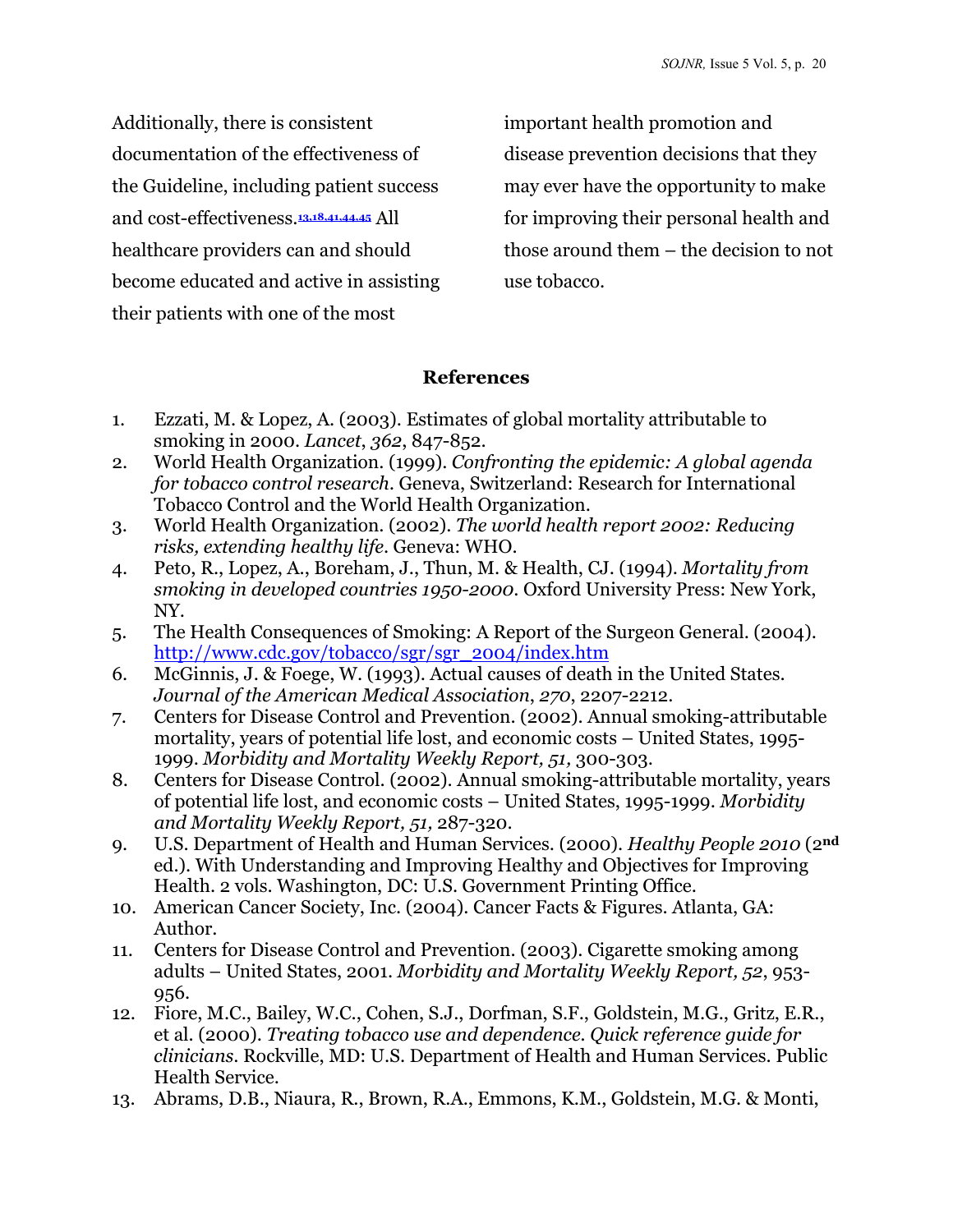P.M. (2003). *The tobacco dependence treatment handbook: A guide to best practices*. New York, NY: The Guilford Press.

- 14. NCQA Measuring the Quality of America's Health Care. Retrieved June 29, 2004 from [http://www.ncqa.org/Programs/HEDIS/index.htm](www.ncqa.org/Programs/HEDIS/index.htm)
- 15. Ashby-Hughes, B. & Nickerson, N. (1999). Provider endorsement: the strongest cue in prompting high-risk adults to receive influenza and pneumococcal immunizations. *Clinical Excellence for Nurse Practitioners, 3*(2), 97-104.
- 16. Hollis, J.F., Lichtenstein, E., Vogt, T.M., Stevens, V.J. & Biglan, A. (1993). Nurseassisted counseling for smokers in primary care. *Annals of Internal Medicine*, *118*(7), 521-25.
- 17. Fiore, M.C., Bailey, W.C., Cohen, S.J., Dorfman, S.F., Goldstein, M.G. Gritz, E.R., et al. (1996). *Smoking cessation: Clinical practice guideline no. 18*. Rockville, MD: US Department of Health and Human Services, Public Health Service, Agency for Health Care Policy and Research. AHCPR Publication No. 96-0692.
- 18. Fiore, M.C., Bailey, W.C., Cohen, S.J., Dorfman, S.F., Goldstein, M.G. & Gritz, E.R. (2000). *Treating tobacco use and dependence. Clinical practice guideline*. Rockville, MD: U.S. Department of Health and Human Services. Public Health Service.
- 19. Bandura, A. (1997). *Self-efficacy: The exercise of control*. New York: Freeman.
- 20. Stokols, D. (1992). Establishing and maintaining health environments: Toward a social ecology of health promotion. *American Psychologist*, *47*, 6-22.
- 21. Abrams, D.B., Elder, J.P., Carleton, R.A., Lasater, T.M., & Artz, L.M. (1986). Social learning principles for organizational health promotion: An integrated approach. In M. F. Cataldo & T. J. Coates (Eds.), *Health and Industry: A behavioral medicine perspective* (pp. 28-51). New York: Wiley.
- 22. Goldstein, M.G., Niaura, R., Willey-Lessne, C., DePue, J., Eaton, C., Rakowski, W., et al. (1997). Physicians counseling smokers: A population-based survey of patients' perceptions of health care provider-delivered smoking cessation interventions. *Archives of Internal Medicine, 157,* 1313-19.
- 23. Barzilai, D.A., Goodwin, M.A., Zyzanski, S.J. & Strange, K.C. (2001). Does health habit counseling affect patient satisfaction? *Preventive Medicine*, *33*(6), 595-599.
- 24. Agency for Health Care Policy and Research. (1996). *Helping smokers quit A guide for primary care clinicians*. Publication No. 96-0693. Rockville, MD: Author.
- 25. Agency for Health Care Policy and Research. (1997). *Smoking cessation A systems approach*. Publication No. 97-0698. Rockville, MD: Author.
- 26. Agency for Health Care Policy and Research. (1997). *Two questions, three minutes – A lifetime of difference for your patient*. Publication No. 97-0062. Rockville, MD: Author.
- 27. Agency for Health Care Policy and Research. (1997). *Smoking cessation consumer guide – You can quit smoking.* Publication No. 96-0695. Rockville, MD: Author.
- 28. Goodwin, M.A., Zyzanski, S.J., Zronek, S., Ruhe, M., Weyer, S.M., Konrad, N., et al. (2001). A clinical trial of tailored office systems for preventive service delivery. The Study to Enhance Prevention by Understanding Practice (STEP-UP). *American Journal of Preventive Medicine, 21*(1), 20-28.
- 29. Renders, C.M., Valk, G.D., Griffin, S., Wagner, E.H., Eijk, J.T., & Assendelft, W.J. (2001). *Interventions to improve the management of diabetes mellitus in primary*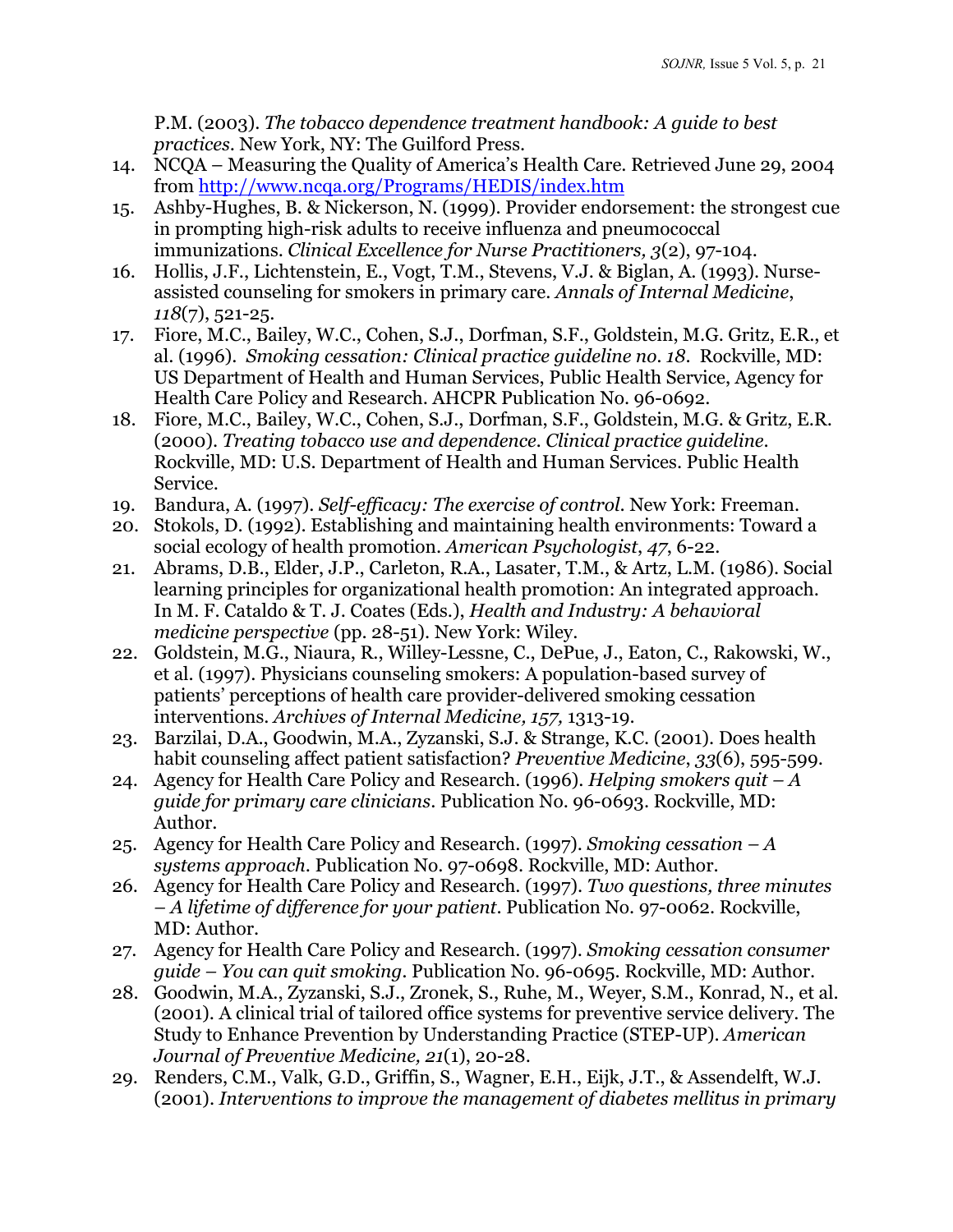*care, outpatient and community settings* (Cochrane Review). Cochrane Database Syst Rev. 1:CD001481.

- 30. Wewers, M.E. (1999). Current concepts in smoking cessation and preventive strategies. *Seminars in Respiratory and Critical Care Medicine, 20*(4)*,* 321-30.
- 31. Sarna, L., Wewers, M.E., Brown, J.K., Lillington, L., & Brecht, M. (2001). Barriers to tobacco cessation in clinical practice: Report from a national survey on oncology nurses. *Nursing Outlook, 49*(4), 166-72.
- 32. Humair, J.P., & Ward, J. (1998). Smoking-cessation strategies observed in videotaped general practice consultations. *American Journal of Preventive Medicine, 14*(1), 71-2.
- 33. Roche, A.M., Eccleston, P., & Sanson-Fisher, R. (1996). Teaching smoking cessation skills to senior medical students: A block-randomized controlled trial of four different approaches. *Preventive Medicine*, *25*(3), 251-58.
- 34. Agency for Health Care Policy and Research. (2000). *Smoking cessation consumer guide – You can quit smoking.* ISSN 1530-6402. Rockville, MD: Author.
- 35. American Cancer Society, Inc. (2001). *When smokers quit*. Publication No. 5602.00. Atlanta, GA: Author.
- 36. Cofta-Gunn, L., Wright, K.L. & Wetter, D.W. (2004). Evidence-based treatments for tobacco dependence. *Evidence-Based Preventive Medicine, 1*(1), 7-19.
- 37. Andrews, J.O., Tingen, M.S., Waller, J.L. & Harper, R.J. (2001). Provider feedback improves adherence with AHCPR smoking cessation guideline. *Preventive Medicine, 33*(5), 101-104.
- 38. Ockene, I.S., Hebert, J.R., Ockene, J.K., Saperia, G.M., Stanek, E., Nicolosi, R. et al. (1999). Effect of physician-delivered nutrition counseling training and an officesupport program on saturated fat intake, weight, and serum lipid measurements in a hyperlipidemic population: Worchester Area Trial for Counseling in Hyperlipidemia (WATCH). *Archives of Internal Medicine*, *159*(7), 725-31.
- 39. Lancaster, T., Silagy, C. & Fowler, G. (2000). *Training health professionals in smoking cessation* (Cochrane Review). Cochrane Database System Review. 3:CD000214.
- 40. The Health Consequences of Smoking: A Report of the Surgeon General. (2004). [http://www.cdc.gov/tobacco/sgr/sgr\\_2004/sgranimation/flash/index.html](www.cdc.gov/tobacco/sgr/sgr_2004/sgranimation/flash/index.html)
- 41. Agency for Health Care Research and Quality. (2004). *US preventive services task force. Guide to clinical preventive services, third edition: Periodic updates.* Publication No. 04-IP003. Rockville, MD: Author.
- 42. Zhu, S.H., Anderson, C.M., Tedeschi, G.J., Rosbrook, B., Johnson, C.E., Byrd, M., et al. (2002). Evidence of real-world effectiveness of a telephone quitline for smokers. *New England Journal of Medicine, 347*(14), 1087-1093.
- 43. University of Wisconsin Medical School (2003). *Treating tobacco use and dependence: Online continuing medical education course*. Rockville, MD: Agency for Healthcare Research and Quality[. http//www.ahrq.gov/Clinic/ttudcme.htm](www.ahrq.gov/Clinic/ttudcme.htm)
- 44. Hulscher, M.E., Wensing, M., van Der Weijden, T. & Grol, R. (2001). *Interventions to implement prevention in primary care* (Cochrane Review). Cochrane Database System Review. 1:CD000362.
- 45. United Health Foundation (2003). *Clinical evidence concise*. The international source of the best available evidence for effective care. London, England: British Medical Journal.